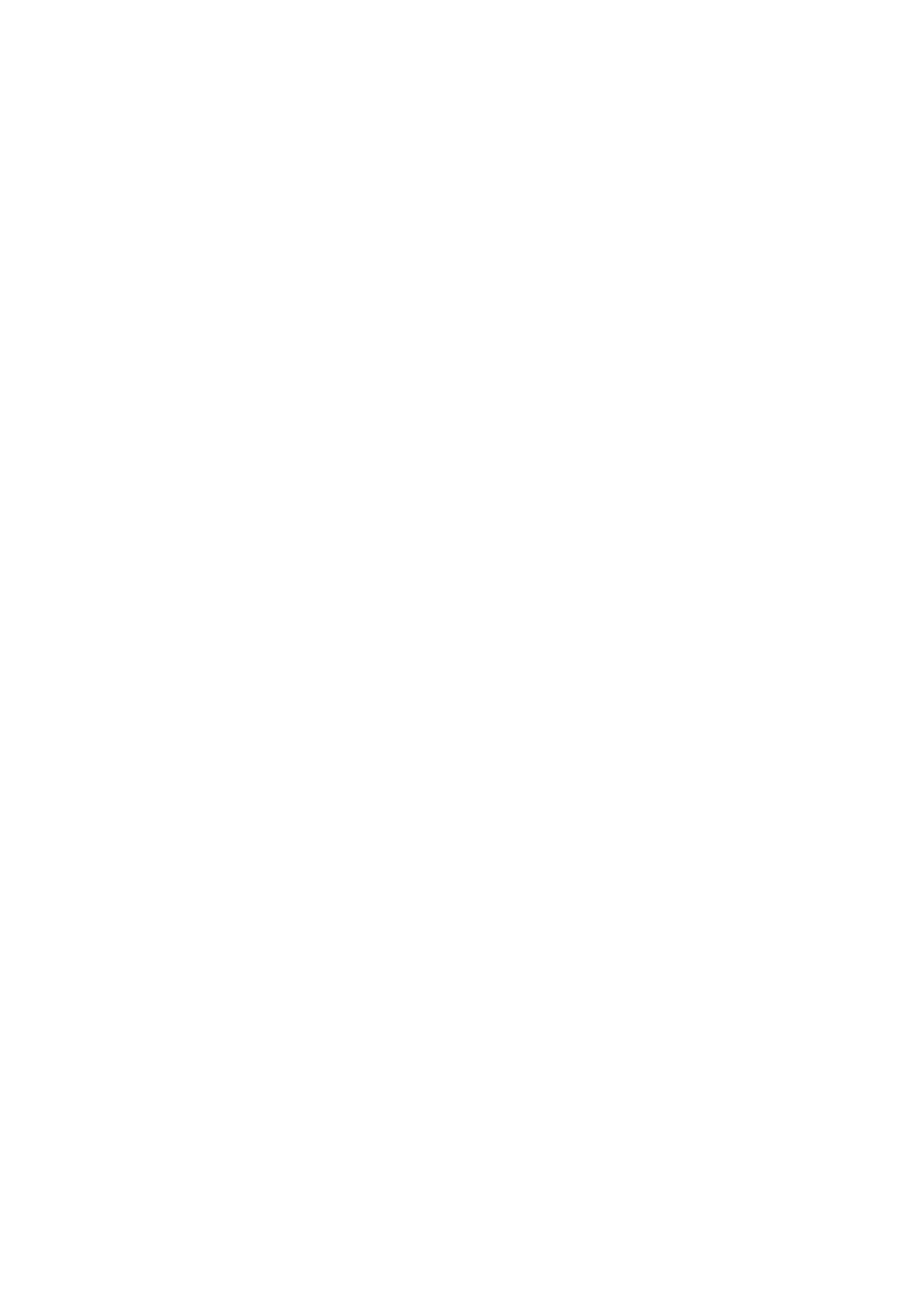# **TABLE OF CONTENTS 13 MAY 2021**

**Business Page No.**

| 1. |     | <b>Meeting Conduct</b>                               | 5 |
|----|-----|------------------------------------------------------|---|
|    | 1.1 | Karakia                                              | 5 |
|    | 1.2 | <b>Apologies</b>                                     | 5 |
|    |     | 1.3 Conflict of Interest Declarations                | 5 |
|    |     | 1.4 Confirmation of Minutes                          | 5 |
|    |     | 1.5 Declaration of Tawa Community Board Member Elect | 5 |
|    |     | 1.6 General Explanation                              | 5 |
|    |     | 1.7 Tawa Community Board Service Award               | 5 |
|    | 1.8 | <b>Public Participation</b>                          | 5 |
|    | 1.9 | Items not on the Agenda                              | 6 |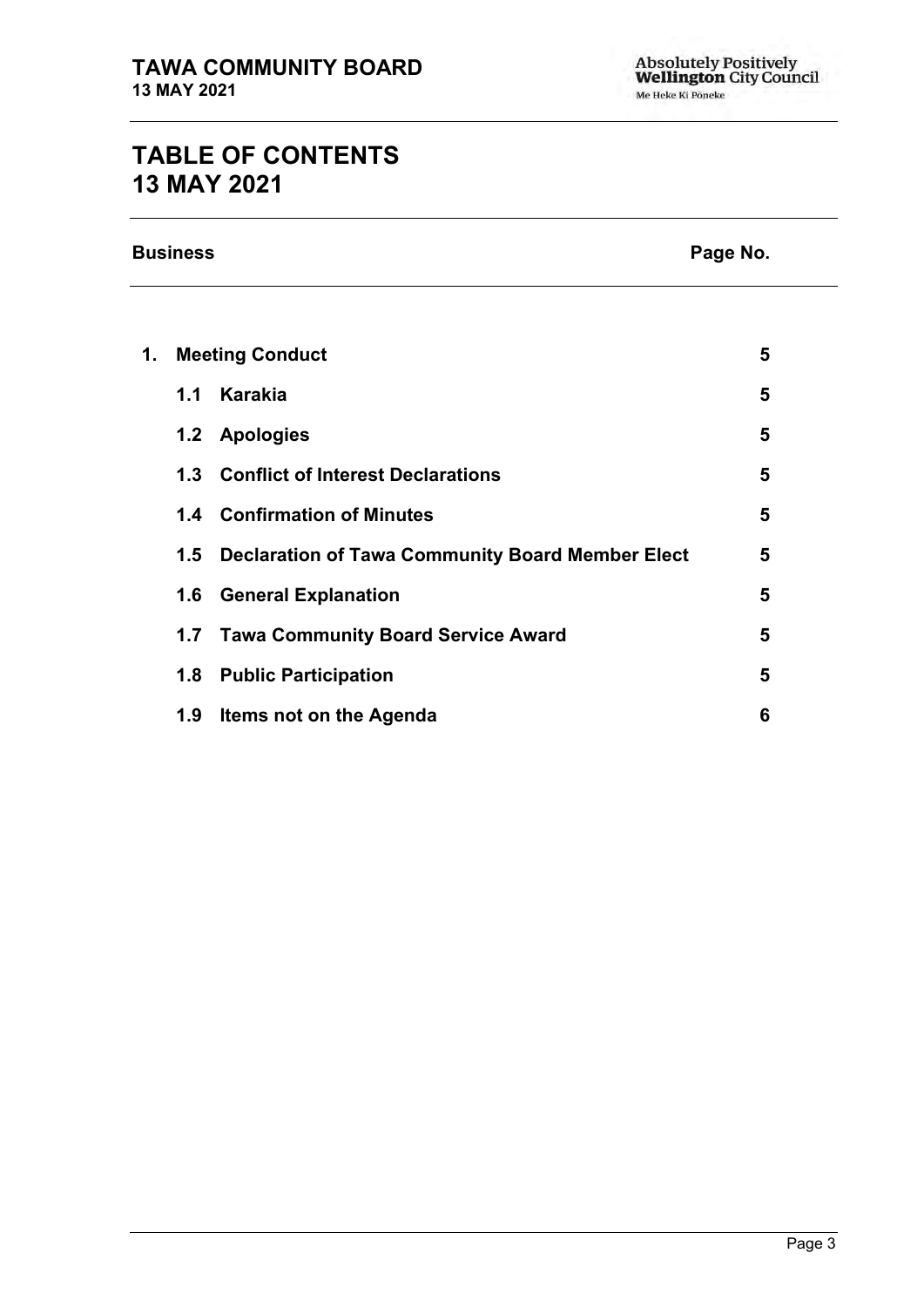| 2. |                  | <b>Oral Reports</b>                                                                             | 7  |
|----|------------------|-------------------------------------------------------------------------------------------------|----|
|    | 2.1              | Oral Updates 13 May 2021                                                                        | 7  |
| 3. |                  | <b>Reports</b>                                                                                  | 9  |
|    | 3.1              | <b>Tawa - Parks, Sport &amp; Recreation Update</b>                                              | 9  |
|    | 3.2 <sub>2</sub> | <b>Report back of the New Zealand Community Boards</b><br>Conference 2021                       | 15 |
|    | 3.3              | <b>Resource Consent Applications and Approvals for 29</b><br><b>March 2021 to 29 April 2021</b> | 27 |
|    | $3.4^{\circ}$    | <b>Forward Programme</b>                                                                        | 31 |
|    | 3.5              | <b>Current and Upcoming Consultations and Engagements</b>                                       | 35 |
|    | 3.6              | <b>Tawa Community Board Discretionary fund - Monthly</b><br>Allocations 2020/2021               | 39 |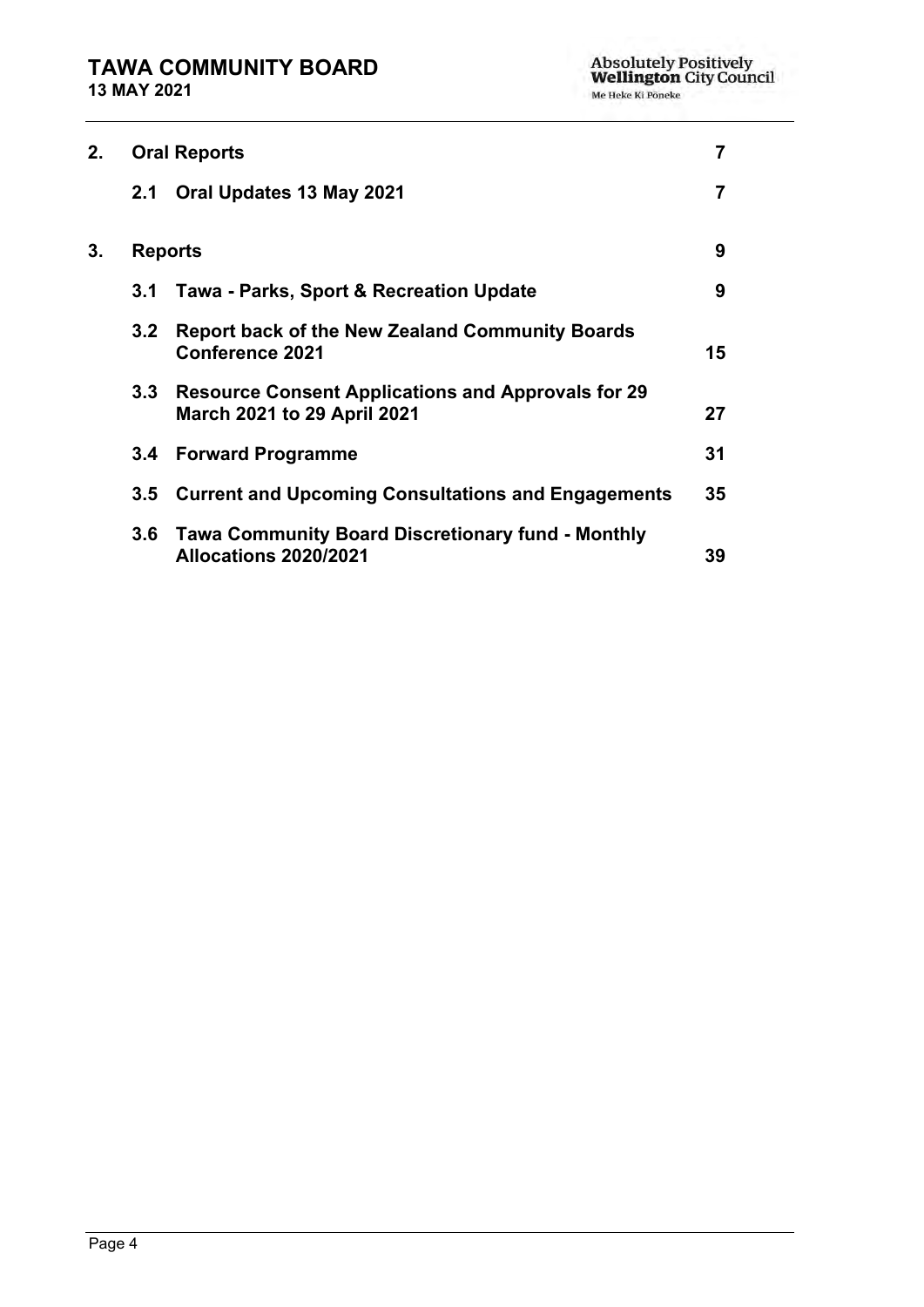# <span id="page-4-0"></span>**1. Meeting Conduct**

#### **1. 1 Karakia**

The Chairperson will open the meeting with a karakia.

| Kia hora te marino                  | May peace be widespread.            |
|-------------------------------------|-------------------------------------|
| Kia whakapapa pounamu te moana      | May the sea be like greenstone;     |
| Hei huarahi mā tatou I te rangi nei | a pathway for all of us this day.   |
| Aroha atu, aroha mai                | Let us show respect for each other, |
| Tātou i a tātou katoa.              | love for one another.               |

At the appropriate time, the following karakia will be read to close the meeting.

**Kia whakairia te tapu Kia wātea ai te ara Kia turuki whakataha ai Kia turuki whakataha ai Haumi e. Hui e. Tāiki e!**

Restrictions are moved aside, so the pathway is clear to return to everyday activities. Let us be united.

#### <span id="page-4-1"></span>. **1. 2 Apologies**

The Chairperson invites notice from members of apologies, including apologies for lateness and early departure from the meeting, where leave of absence has not previously been granted.

#### <span id="page-4-2"></span>**1. 3 Conflict of Interest Declarations**

Members are reminded of the need to be vigilant to stand aside from decision making when a conflict arises between their role as a member and any private or other external interest they might have.

### <span id="page-4-3"></span>**1. 4 Confirmation of Minutes**

The minutes of the meeting held on 8 April 2021 will be put to the Tawa Community Board for confirmation.

#### **1. 5 Declaration of Tawa Community Board Member Elect**

The Chair will invite the Tawa Community Board Member to make his declaration.

### **1. 6 General Explanation**

The Democracy Services Manager, on behalf of the Chief Executive, will provide a general explanation about the elected members' legal responsibilities under various pieces of legislation.

### <span id="page-4-4"></span>**1. 7 Tawa Community Board Service Award**

### A Tawa Community Board Service Award may be presented.

#### <span id="page-4-5"></span>**1. 8 Public Participation**

A maximum of 60 minutes is set aside for public participation at the commencement of any meeting of the Council or committee that is open to the public. Under Standing Order 3.23.3 a written, oral or electronic application to address the meeting setting forth the subject, is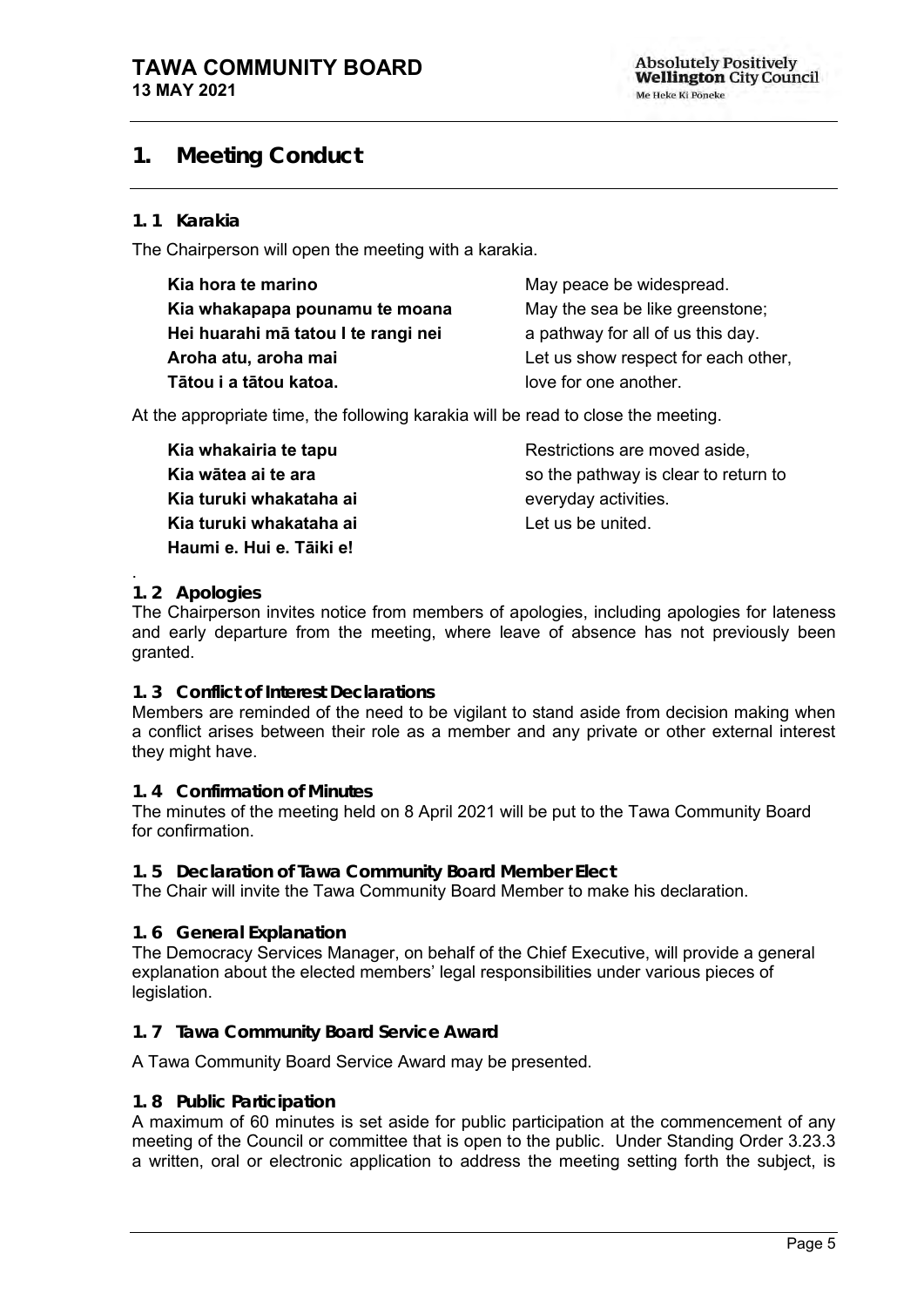required to be lodged with the Chief Executive by 12.00 noon of the working day prior to the meeting concerned, and subsequently approved by the Chairperson.

#### <span id="page-5-0"></span>**1. 9 Items not on the Agenda**

Any item not on the agenda may only be discussed if a motion to discuss the item is passed by a unanimous resolution of the meeting; and:

- 1. The item is a minor item relating to the general business of the local authority; and
- 2. The Chairperson explains at the beginning of the meeting, at a time when it is open to the public, that the item will be discussed at the meeting but no resolution, decision or recommendation may be made in respect of that item except to refer that item to a subsequent meeting for further discussion; and
- 3. The Chairperson explains to the meeting why the item is not on the agenda and the reason why discussion of the item cannot be delayed.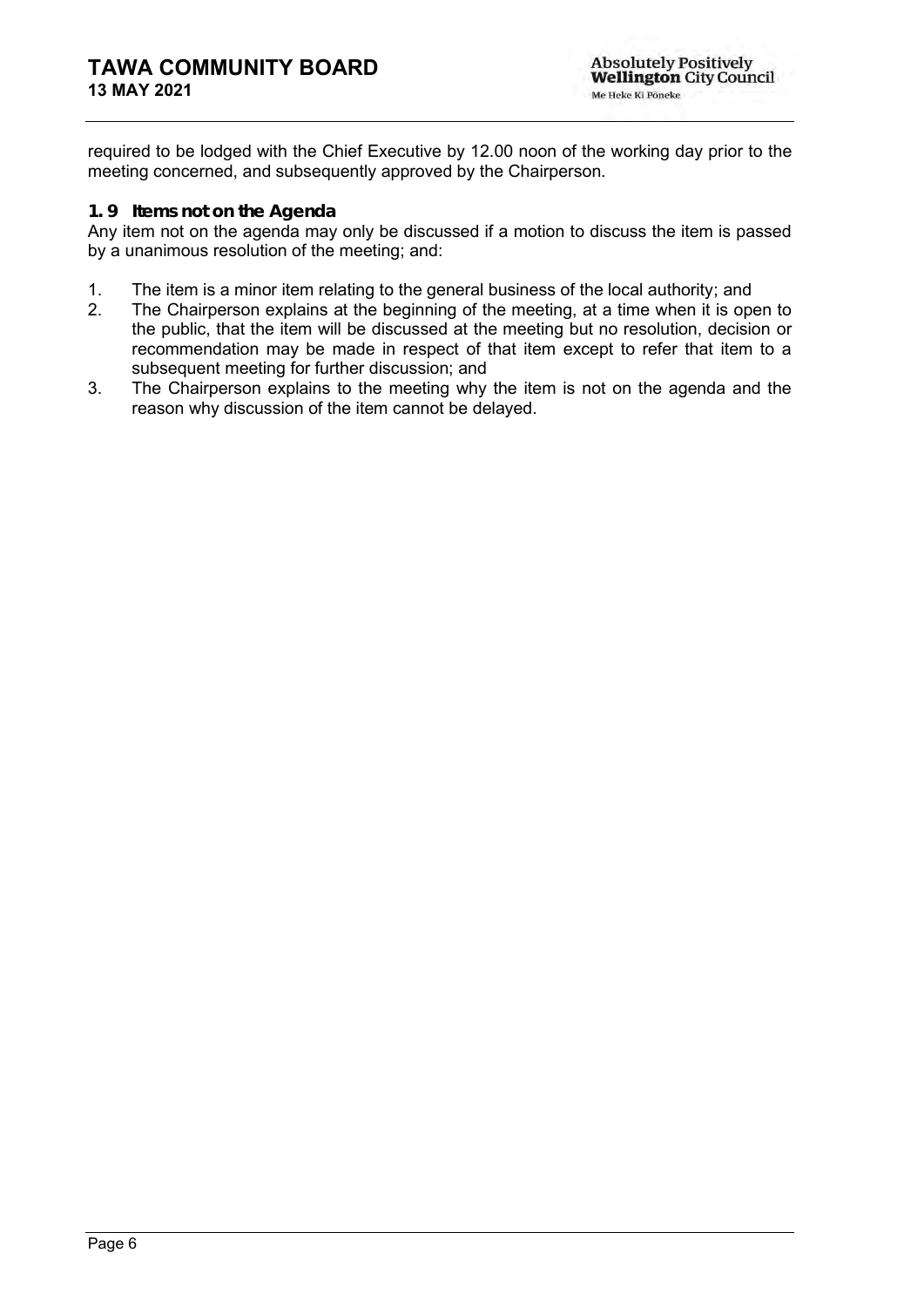# <span id="page-6-1"></span><span id="page-6-0"></span>**2. Oral Reports**

# **ORAL UPDATES 13 MAY 2021**

## **Purpose**

- 1. Oral updates provide an opportunity for Council officers, external organisations and Tawa Community Board members to share progress on relevant issues.
- 2. The following oral updates are scheduled to be delivered at this meeting:
	- a. Parks, Sport and Recreation Mat Bialy (Recreation Facilities Manager)
	- b. Friends of Tawa Bush Reserves Gary Beecroft, Fiona Drummond and John Burnet
	- c. Tawa Community Board members' updates
	- d. Councillors' updates

## **Recommendations**

That the Tawa Community Board:

- 1. Receive the information.
- 2. Thank the presenters for their oral updates.

## **Attachments**

Nil

| Author            | Hedi Mueller, Democracy Advisor             |
|-------------------|---------------------------------------------|
| <b>Authoriser</b> | Jennifer Parker, Democracy Services Manager |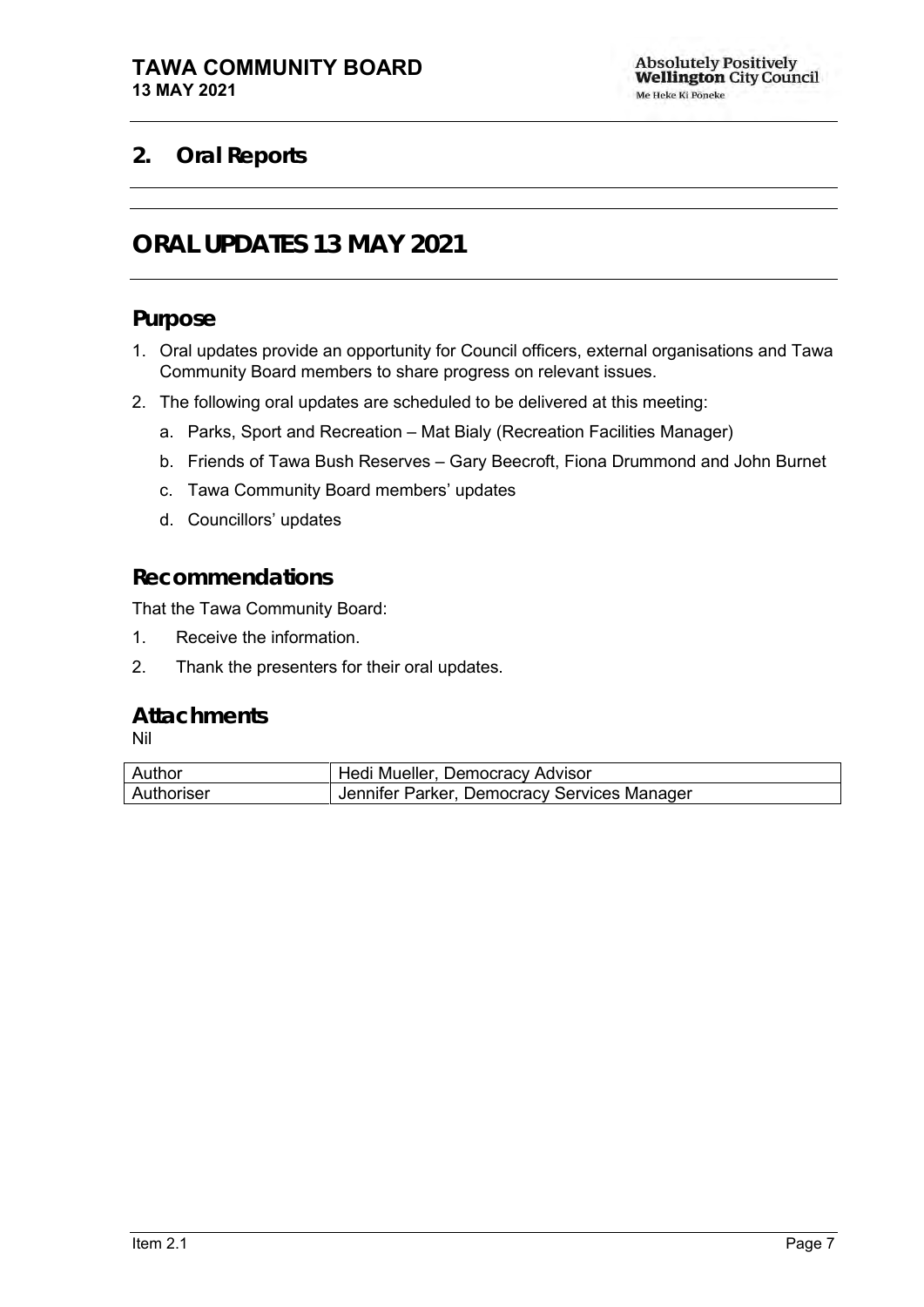# **SUPPORTING INFORMATION**

**Engagement and Consultation**

No consultation or engagement is required.

**Treaty of Waitangi considerations** There are no Treaty of Waitangi considerations associated with this report.

**Financial implications** There are no financial implications associated with this report.

**Policy and legislative implications** There are no policy and legislative implications associated with this report.

**Risks / legal**  There are no risks or legal implications associated with this report.

**Climate Change impact and considerations** Not applicable.

**Communications Plan** Not applicable.

**Health and Safety Impact considered** Not applicable.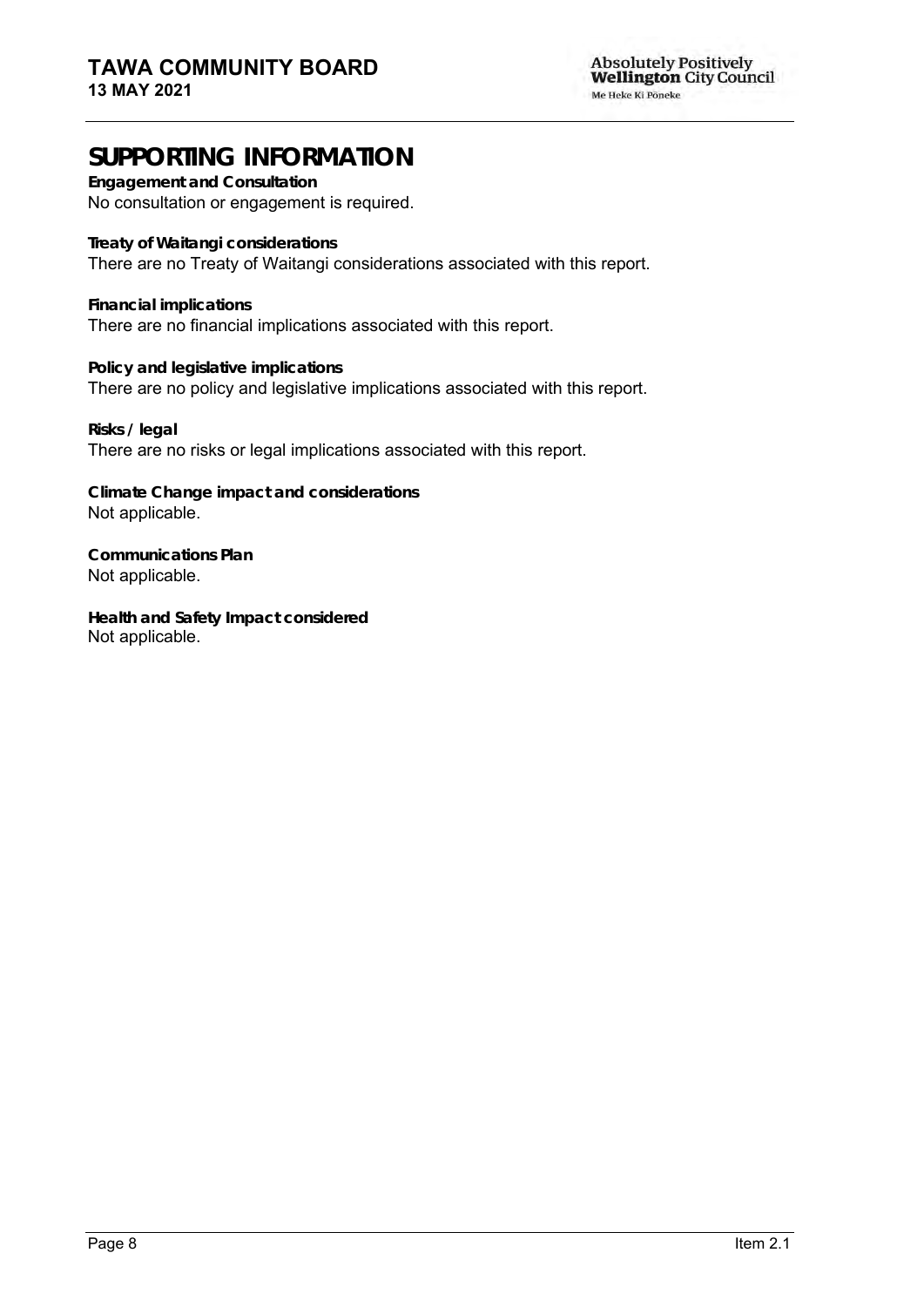## **TAWA COMMUNITY BOARD FOR MAY 2021 MEMBERS' UPDATE**

## **Purpose**

1. To provide an update on Board activities and priorities actioned by its members, and note public feedback.

# **Update to 5 May 2021**

### **Planning**

- The Board had a workshop session on Council's Long Term Plan (LTP)
- Board members attended WCC public consultation on LTP in the plaza, speaking with residents and promoting on social media.

### **Roading, Transport**

- Attended GWRC workshop on public transport
- Submission completed for GWRC public transport consultation and regional transport story
- Requested time-frame for expected repair of roading on Collins Ave under the motorway bridge

### **Youth Development**

- Deputy Chair attended meeting with Young Elected Members from Community Boards across the country
- Deputy Chair assisted in creation of promotional video urging Tawa College students to join the Wellington City Youth Council

### **Community Development**

● Board Members attended the regular Tawa liaison meeting

### **Waste Management / carbon reduction**

● Noted request for public recycling bins, gave information on current WCC trial of these in another area

### **Economic Development**

●

**Public Spaces**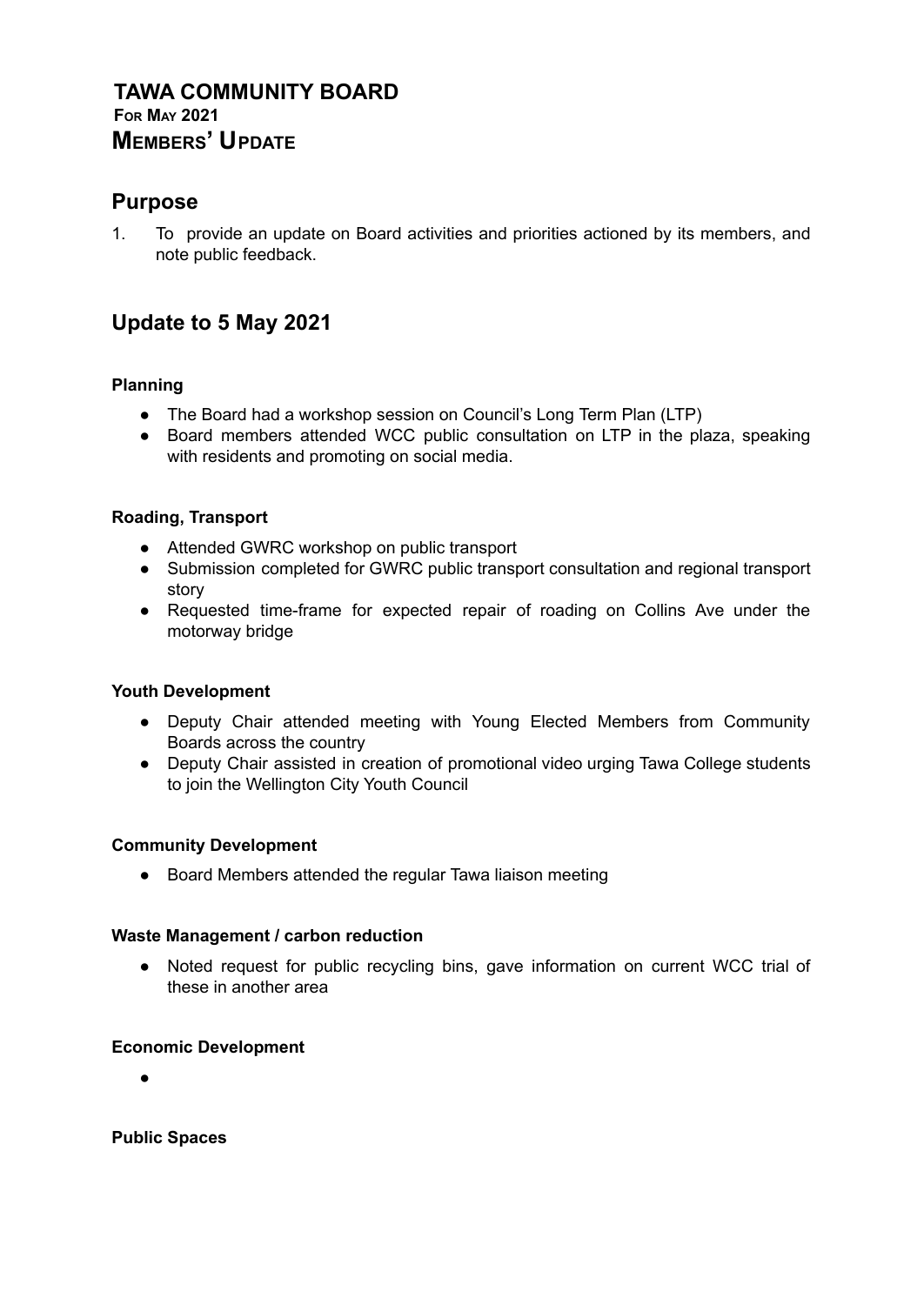## **TAWA COMMUNITY BOARD FOR MAY 2021 MEMBERS' UPDATE**

- Board Members queried lack of power accessibility in Plaza, Board member following this up
- Board Member queried Fixit app automated response showing request resolved, when just passed to Downer

### **Water / Resilience**

● Regular WREMO resilience survey completed

### **Governance**

- Chair attended LGNZ webinar on Reports
- Chair had twice-yearly meeting with the Mayor
- Chair had regular monthly meeting with heads of Tawa Residents' Association and Tawa Business Group
- Two Board Members attended LGNZ Community Boards Conference in Gore, generating numerous learnings and connections across the country
- Message of condolence sent to the Tock family

### **Feedback, requests, complaints received:**

- Two residents queried lack of public recycling bins, noting public rubbish bins often full of recyclable material
- Safety concerns raised around Collins Avenue pedestrian crossing
- Two residents raised concern at state of road under Collins Avenue overbridge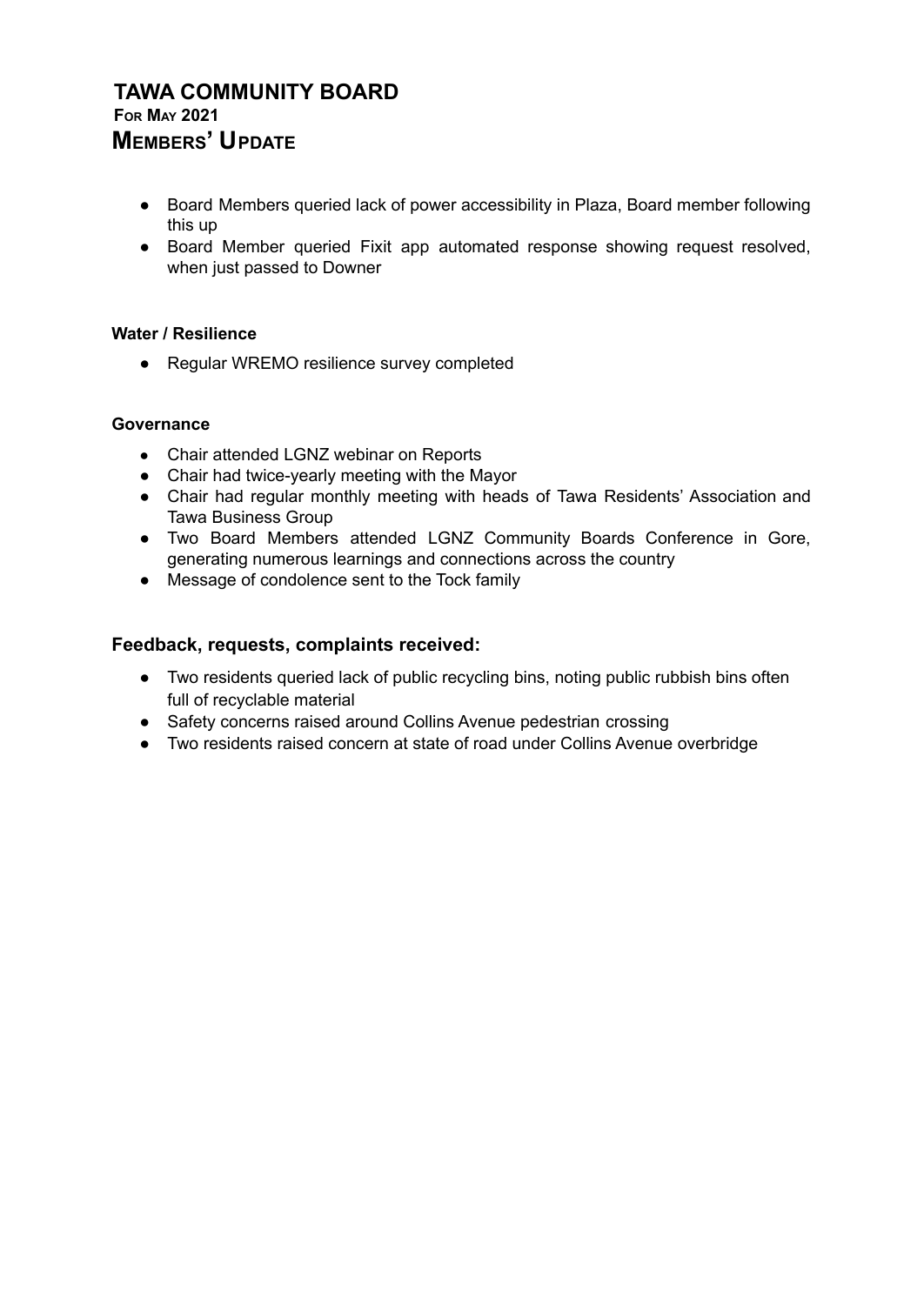# <span id="page-10-1"></span><span id="page-10-0"></span>**3. Reports**

# **TAWA - PARKS, SPORT & RECREATION UPDATE**

## **Purpose**

1. This report is to update the Tawa Community Board on the performance of Council recreation facilities within Tawa, and advise them of any relevant upcoming projects or initiatives in relation to the area of parks, sport and recreation.

## **Summary**

- 2. Tawa Pool attendance from 1 June 2020 to 31 March 2021 was 71,109.
- 3. Tawa Recreation Centre attendance from 1 June 2020 to 31 March 2021 was 30,363.
- 4. The extended closure of the main pool Keith Spry Pool (Johnsonville) until mid-August will impact on public lane availability at Tawa Pool on weekdays from 3.30pm until 6.00pm, to allow for the relocation of learn to swim lessons.
- 5. Construction has commenced on a new track near Kiwi Crescent.

## **Recommendation/s**

That the Tawa Community Board:

1. Receive the information.

## **Background**

### **Tawa Pool**

6. Attendance of 71,109 at Tawa Pool for the period from 1 June 2020 till 31 March 2021 is the highest patronage level over the same period of time, in the past five years.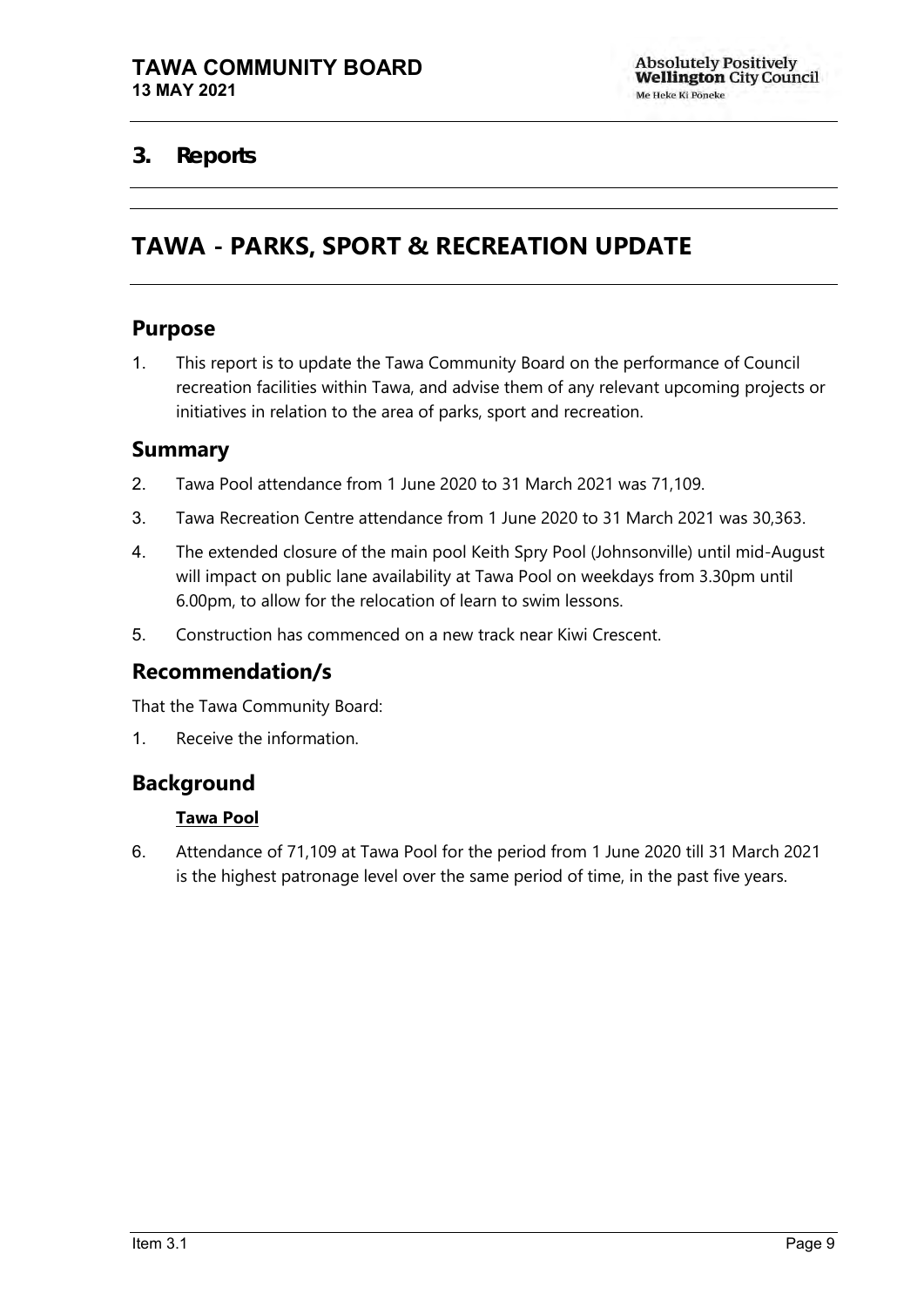

- 7. There are several factors driving this level of attendance including growth of 'Learn to Swim' school membership, increase in particaption of aqua programmes (Aquafit, Ezy Movers and Toddler Day), and the flow on impact of the extended closure of the main pool at Keith Spry.
- 8. The main pool at Keith Spry will remain closed until mid-August. During the summer season (Dec 20 – Apr 21), swimming lessons which were normally held in the Keith Spry main pool were diverted to Thorndon Pool during weekdays and Tawa Pool on weekends.
- 9. While Thorndon Pool remains open, the change to Autumn and Winter seasons will see the weekday main pool lessons divert to Tawa Pool. This will result in reduced public lane space availabilty on weekdays between 3.30pm and 6.00pm from the start of school term two until mid-August.

### **Tawa Recreation Centre**

10. Attendance at Tawa Recreation centre is at an all-time high of 30,363 from 1 June 2020 until 31 March 2021. This 'year-to-date' attendance is greater than has been achieved in any full year since the recreation centre opened in 2004.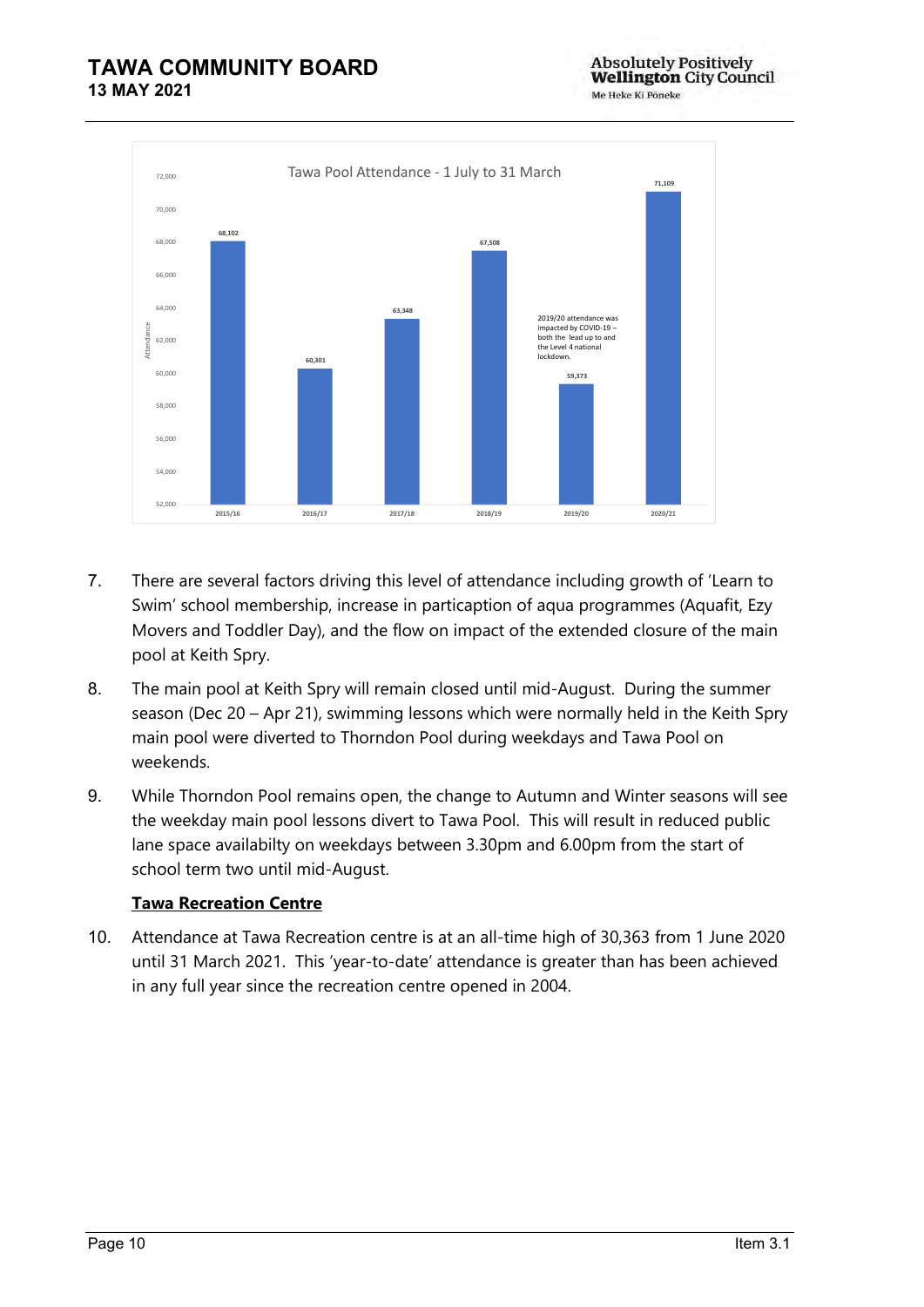

- 11. There has been a growth in attendance to the pre-schooler Gym Jam programme and a newly established Basketball Clinic is also being very well attended.
- 12. There has been strong participation in the growth sports of Floorball and Basketball, and Council is exploring starting a basketball league for intermediate school (Yr7 & Yr8) students.
- 13. There has also been positive movement on the issue of the leaky roof, which is the greatest current health and safety and operational issue for the Tawa Recreation Centre. While the timeframe has not yet been confirmed, Tawa College have advised they have been successful in securing funds from the Ministry of Education to replace the roof.

### **Tawa Rotary – Peace Labyrinth**

- 14. Tawa Rotary approached Council officers to discuss the potential placement of a Peace Labyrinth in Tawa, to support mental health of young people.
- 15. Officers have connected Rotary with Tawa College and has suggested a working group is established with students.

### **Cemeterires Management Plan**

16. Officers have previously engaged with the Tawa Community Board on the review of the Cemeteries Management Plan. Officers are currently preparing the report with recommendations for the final plan, which will be presented to Councillors on 3 June.

### **Kiwi Crescent – Track work**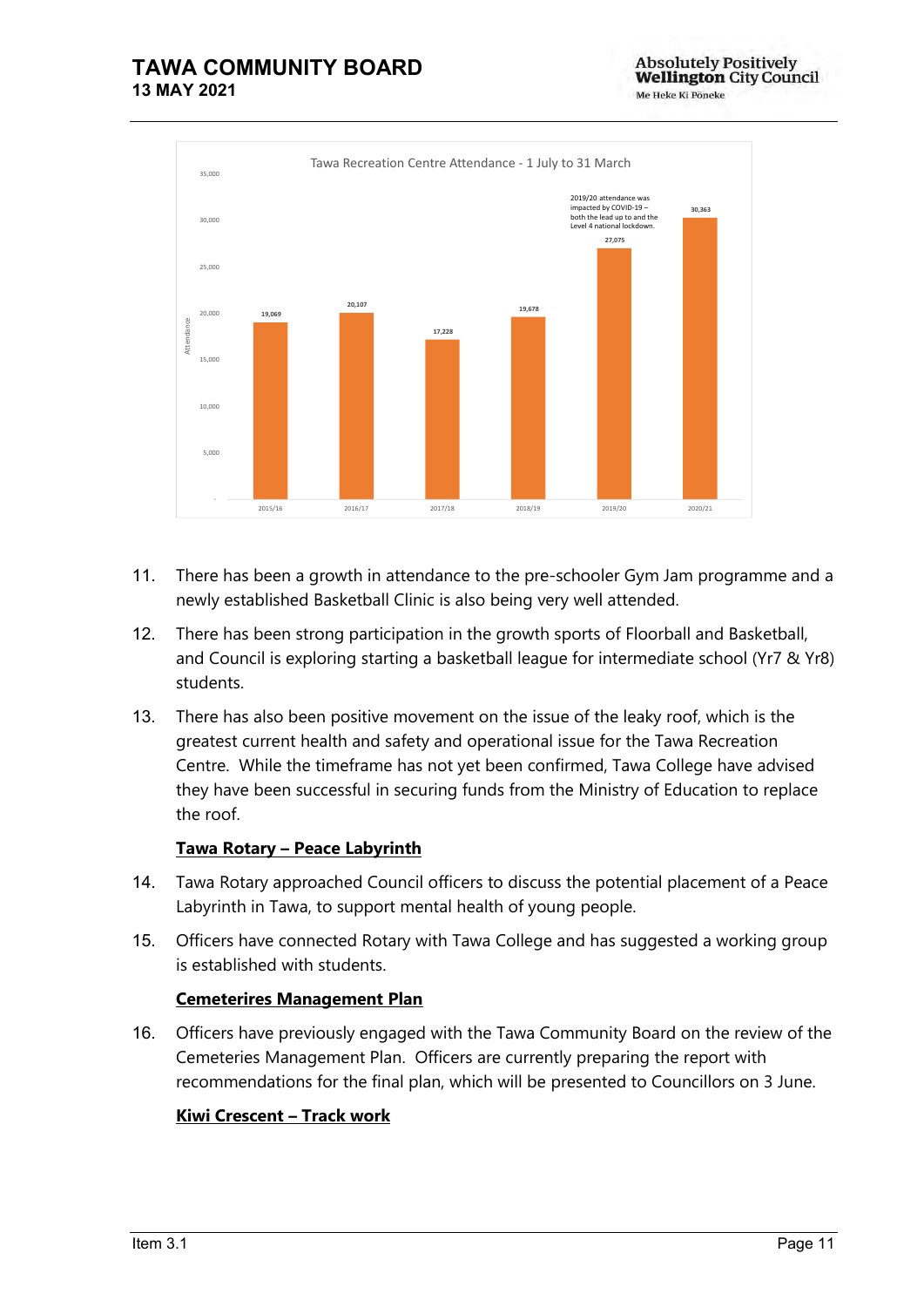17. Council has started construction work on the new 2.3km shared Uphill track near Kiwi Crescent. It is anticipated it will take between three to four months to complete the track depending on weather.



18. The Mana Cycle Group are planning to complete the construction of the 2.5km Downhill track.

### **Sports Field Transition**

19. The summer to winter code sportsfield transition was completed in April.

## **Attachments**

Nil

| Author     | Mathew Bialy, Recreation Facilities Manager            |
|------------|--------------------------------------------------------|
| Authoriser | Vikki Muxlow, Business Support and Performance Manager |
|            | Claire Richardson, Chief Operating Officer             |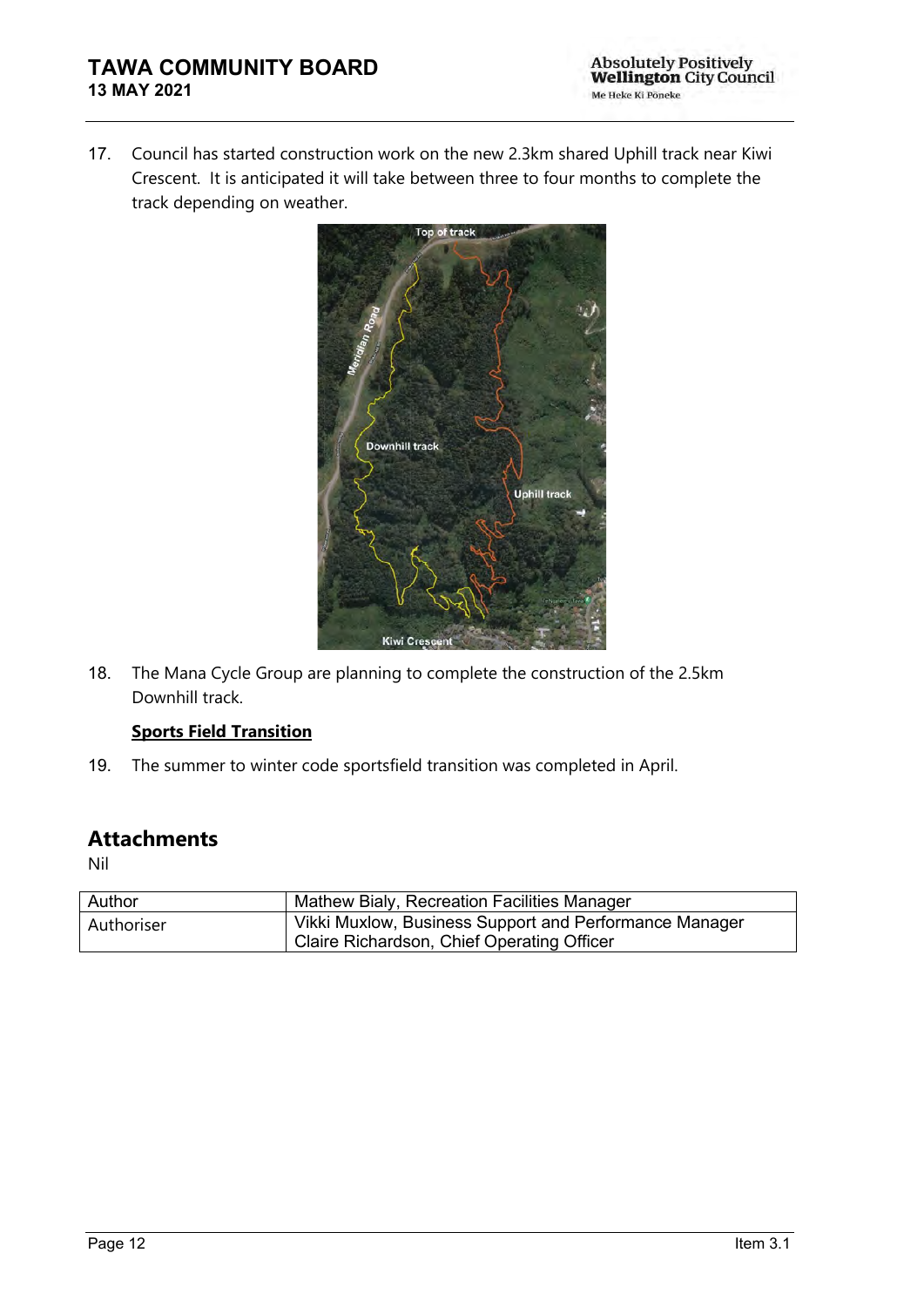# **SUPPORTING INFORMATION**

### **Engagement and Consultation**

Public engagement and consultation occurred as part of the review of the Cemeteries Management Plan.

### **Treaty of Waitangi considerations**

Iwi were consulted as part of the review of the Cemeteries Management Plan.

**Financial implications**

N/A

**Policy and legislative implications** N/A

**Risks / legal**  N/A

**Climate Change impact and considerations** N/A

**Communications Plan** N/A

**Health and Safety Impact considered** N/A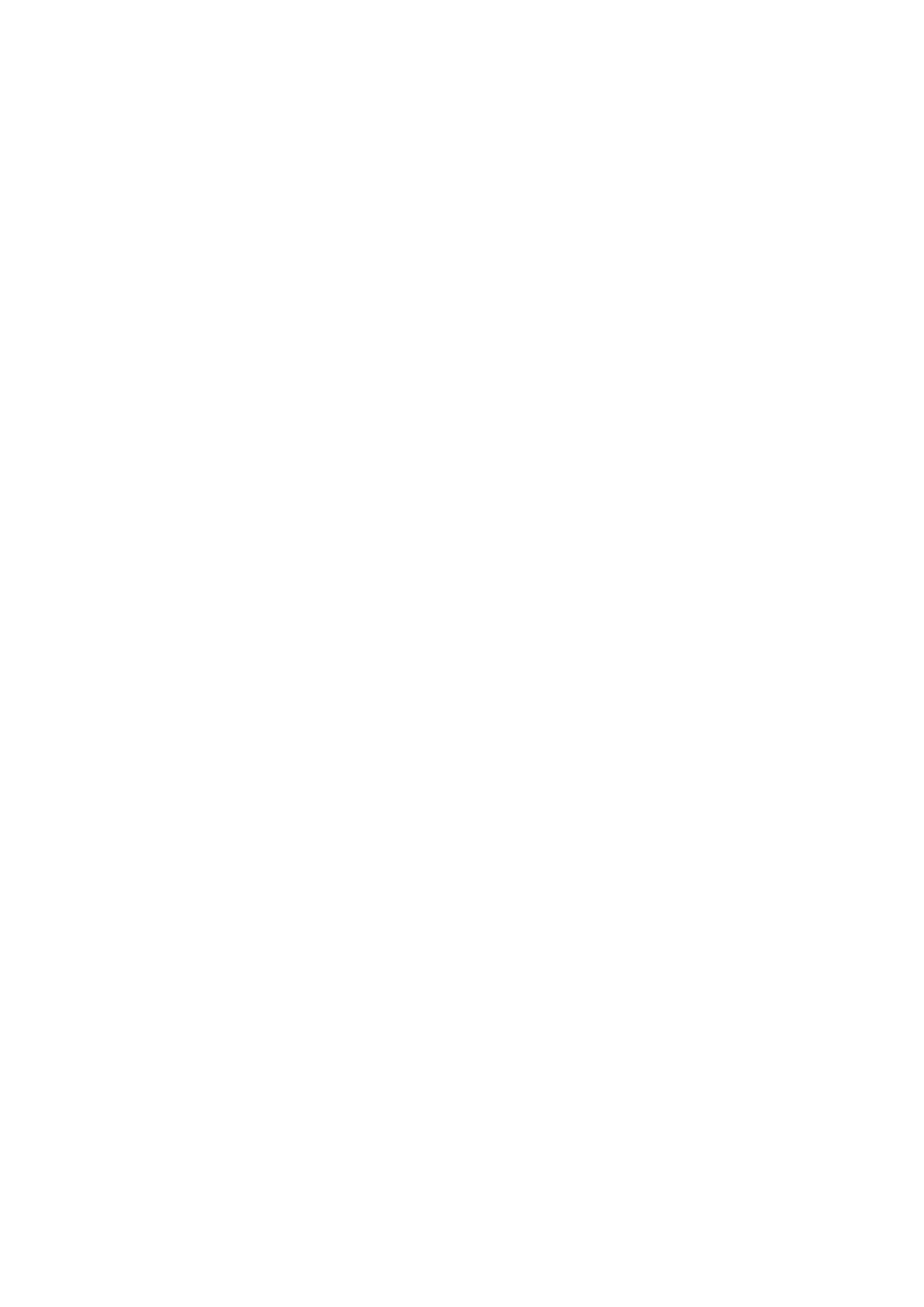# <span id="page-16-0"></span>**REPORT BACK OF THE NEW ZEALAND COMMUNITY BOARDS CONFERENCE 2021**

# **Purpose**

1. This report asks the Tawa Community Board to receive the report back from the two Board members who attended the New Zealand Community Boards Conference 2021.

# **Recommendation/s**

That the Tawa Community Board:

1. Receive the information.

# **Background**

- 2. The New Zealand Community Boards Conference 2021 was held in Gore from 22-24 April.
- 3. At its meeting of 18 March 2021, the Tawa Community Board nominated Jackson Lacy (Deputy Chair) and Anna Scott to attend the conference, and to report back at its May 2021 meeting.

## **Discussion**

4. The theme for this year's conference was Interconnected Communities - Te Kotahitanga. The reports from the attendees cover the key lessons and takeaways from the conference.

## **Attachments**

|  | Attachment 1. Report - Anna Scott |  | Page |
|--|-----------------------------------|--|------|
|--|-----------------------------------|--|------|

**Error! Bookmar k not defined.**

Attachment 2. Report - Jackson Lacy <u>↓</u> **A** example to the control of Page [22](#page-23-0)

| Author     | Hedi Mueller, Democracy Advisor             |
|------------|---------------------------------------------|
| Authoriser | Jennifer Parker, Democracy Services Manager |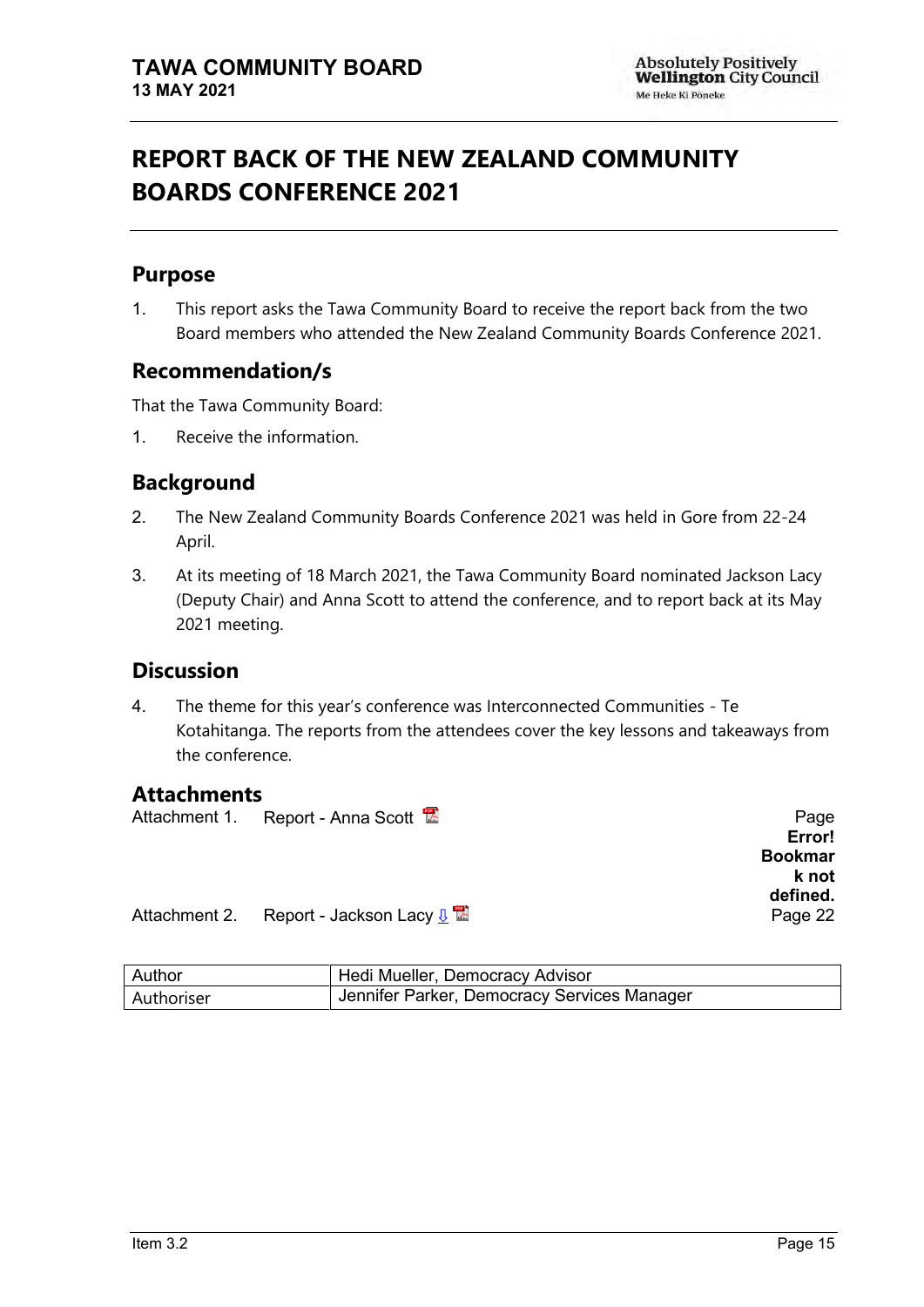**Absolutely Positively<br>Wellington City Council** Me Heke Ki Põneke

# **SUPPORTING INFORMATION**

**Engagement and Consultation** Not applicable.

**Treaty of Waitangi considerations**

Not applicable.

**Financial implications** Not applicable.

**Policy and legislative implications** Not applicable.

**Risks / legal**  Not applicable.

**Climate Change impact and considerations** Not applicable.

**Communications Plan** Not applicable.

**Health and Safety Impact considered** Not applicable.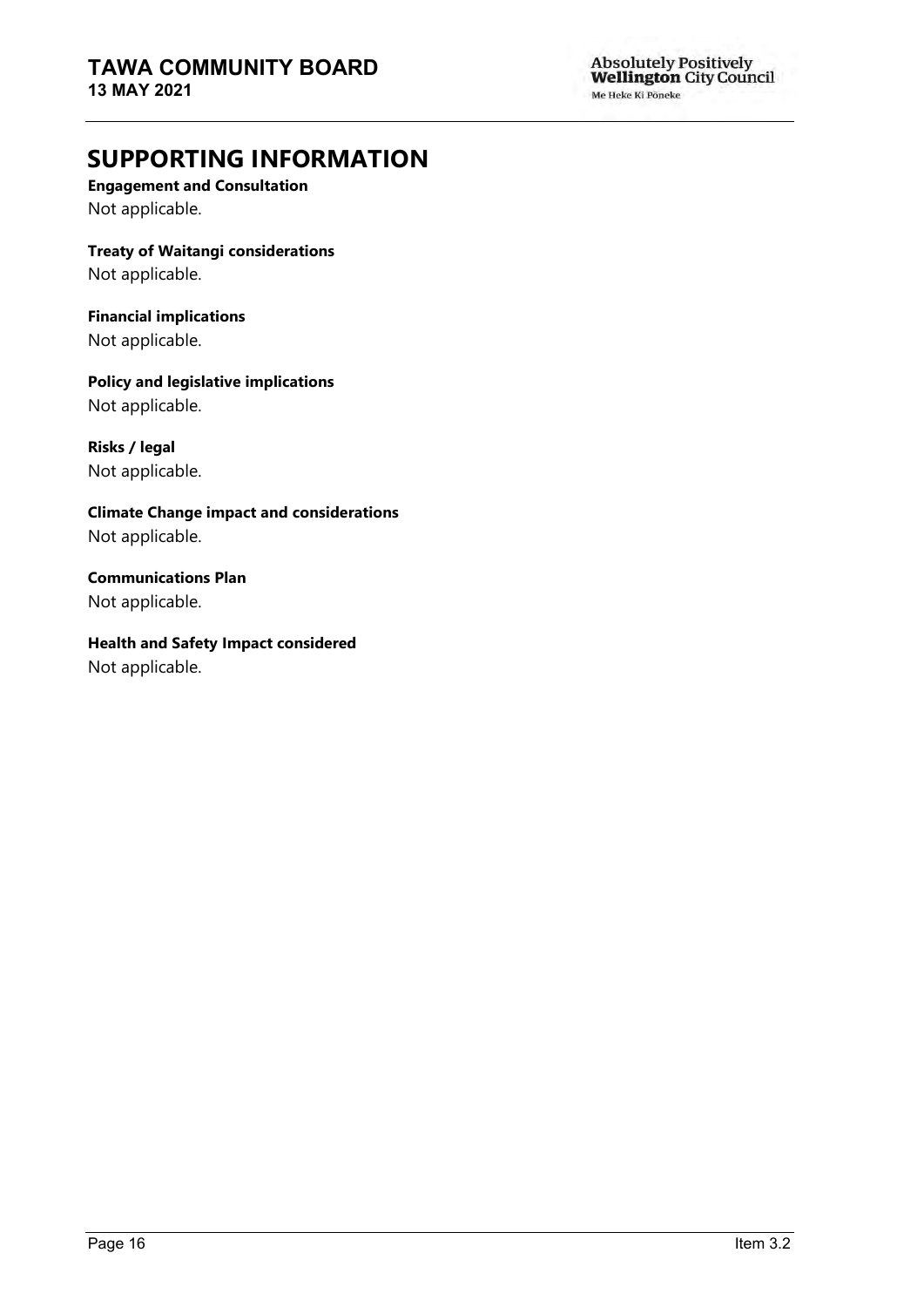### **Community Board Conference**

#### **Interconnected Communities**

#### **22-24 April 2021**

#### **Anna Scott**

An amazing few days of networking, connecting with others, learning a lot of new things and being reminded of others with a warm welcome from Gore and Southland overall.

Here are some thoughts from me, notes of what I heard from the speakers over the weekend.

#### **Our Collective Home – Sophie Hanford**

Sophie is an elected member on the KCDC and their representative on the Paekakariki community board. She spoke with a great deal of passion and was very inspiring. She was part of the team that led School strike for Climate.

Some key messages from Sophie:

- Does Tawa have the atmosphere to breed leaders?
- Our communities are across all spaces
- Sea level rise and climate change are real and its our responsibility to act on this now
- We need to create space for questions, safe spaces in our CBs
- Creating space for young people is crucial help them find a voice, active in College and how do we enable them to get to the next level – we can show up and show an interest in young people's spaces
- Convert fear to hope
- Standing alongside our youth, validate and empower you've got this and let me know if I can support you
- Lower voter turnout can be because voters don't see themselves represented in those stepping forward, try to change this.
- Break down community board meetings to make them more approachable for people to attend. Are there things about the physical space we met in that are off putting? How do we connect to our community so they want to join us? Or is intimidating? More open less scary Some members have their backs to the public/speakers

#### **Ken Ross – From inconvenient truths to disastrous misconceptions**

- Talked about the philosophy of service ladder, lighthouse, life raft
- If we feel confronted by talk of climate change, think about why this is.
- Frog boiling analogy poaching humanity for last 100 years
- Gave background to sustainable development goals with different models for approaching it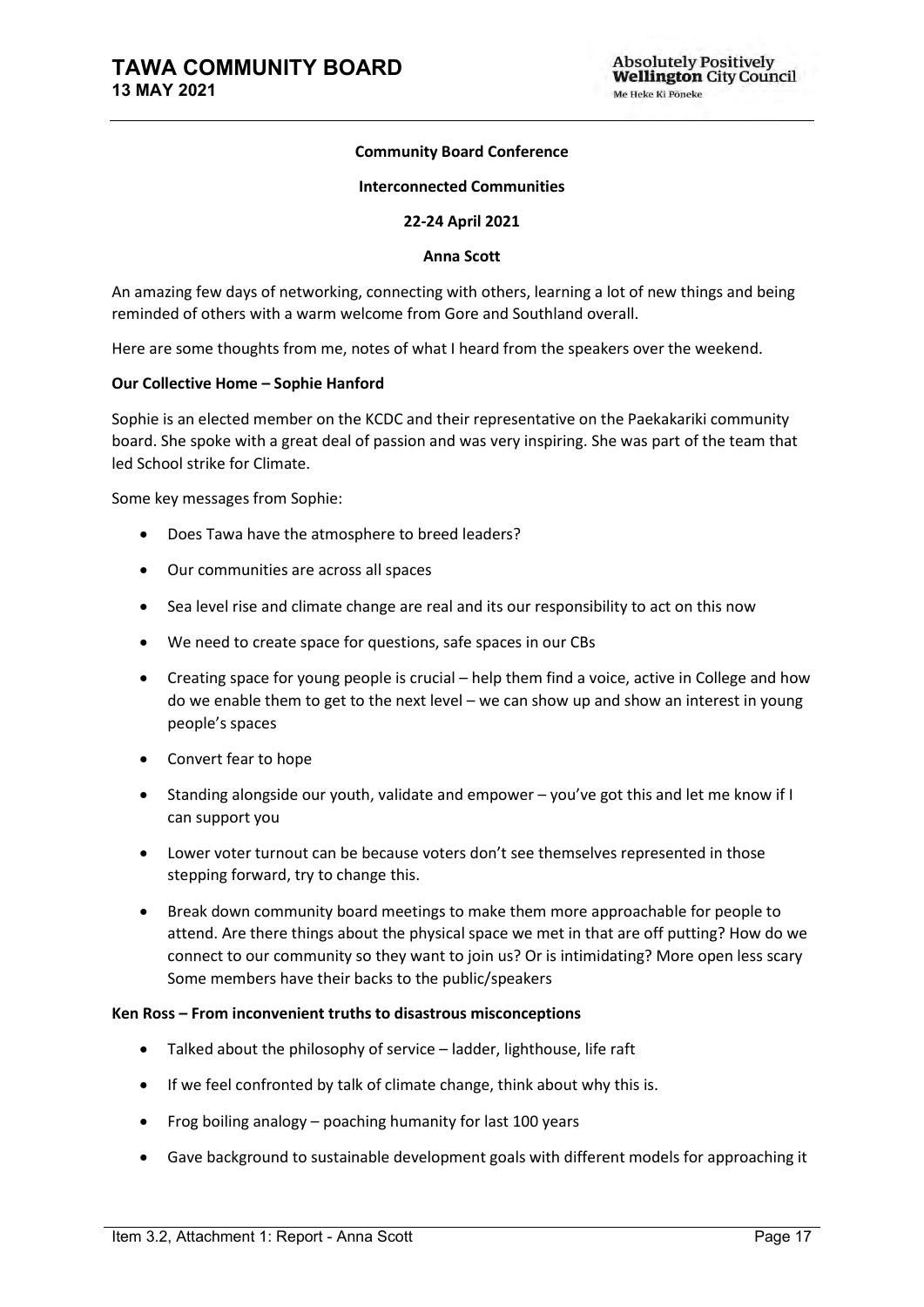- The pressure for economic growth and the impact of growth on the earth will result in a clot in the earth's ability to host humanity. Time for action.
- Time to take action, believe there is hope, work on education
- As LG leaders we can place environment in the decision making picture

#### **Bead and proceed - Bridget Williams**

- Workshops to choose top 5 sustainable development goals and wear them as jewellery, key chain to keep top of mind.
- Role for Local government in tacking sustainable development goals.
- No more poverty is a big one  $-17$  goals.
- Everyone can play a part local businesses, NGOs, schools, CBs, individuals
- SDG dashboard looks at where a country is with each goal

Several speakers had things to say about Local government reform. Nanaia Mahuta was scheduled to speak to us on Thursday night, however the announcement around LG reforms meant she wasn't able to come to Gore.

#### Some key points from **Mike Reid of LGNZ**

- Panel of 5
- Draft by September 2021 with scope of review
- Sept 2022 draft public consultation
- April 2023 report of government

#### **Lisa McKenzie – local project Hokunui Huanui**

Provincial focus and funding for integrated youth pathways project getting youth out of the wrong lane so they can get on the path to success of a job after leaving school. A challenge for the region.

Importance of determination, breaking down silos

If you want to go fast go alone, if you want to go far go with others.

#### **Matu Taera -Engaging with Iwi – A Hokonui perspective**

- Strength based process
- Young adults its their future so listen to them
- Relationships get to know each other. Ko wai koe who are you? Build the relationship before drawing on it – Tea Towel Tax
- Matauranga maori science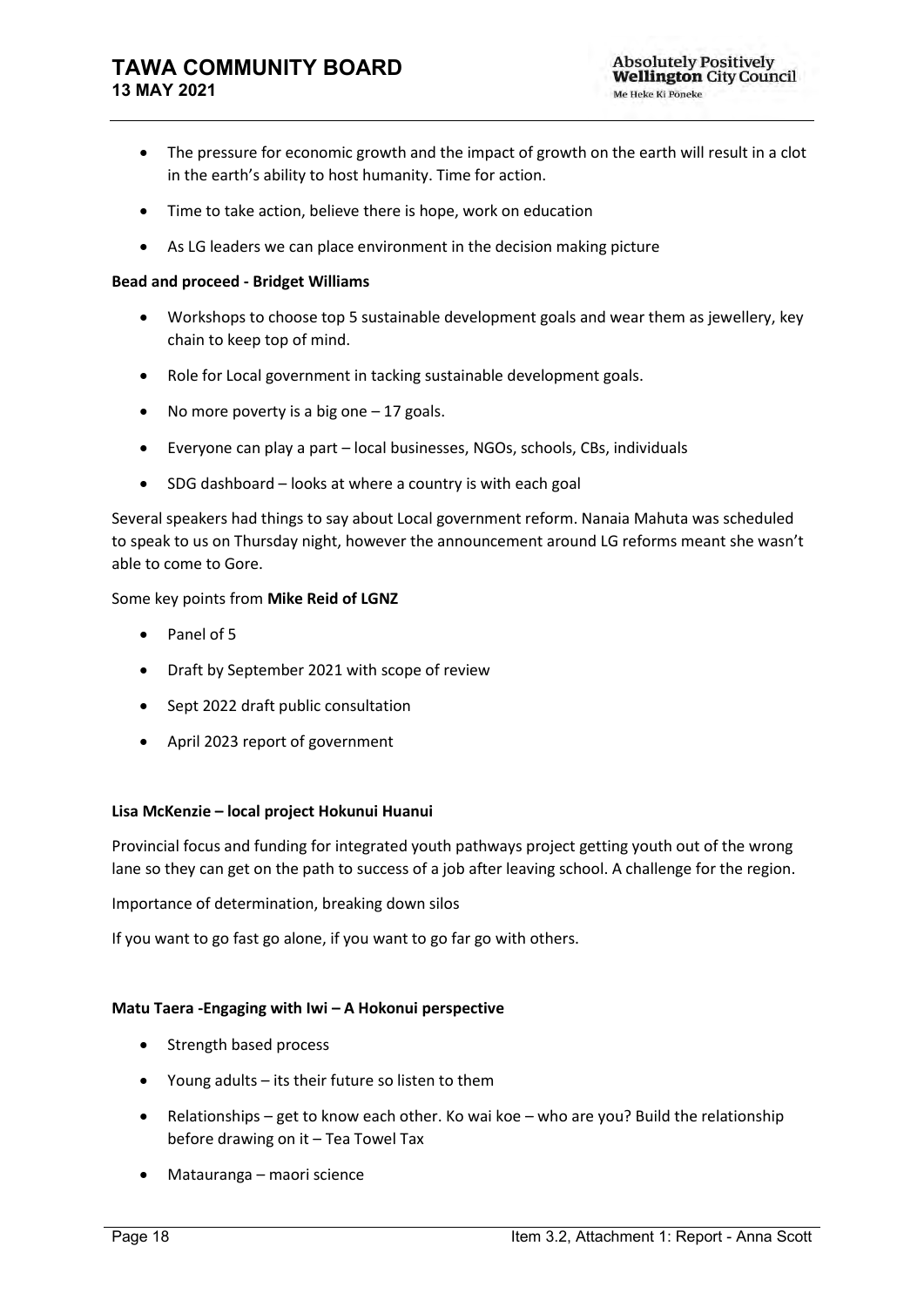- Look at how we keep information related to iwi , keep the knowledge so not having to ask all the time
- Be humble and become an expert listener.

#### **Jim Harland – CE Waimakiriri Council**

- CBs are not mandatory, they are the eyes and ears of the community, right at the coalface.
- CBs across the county have very different delegations and therefore budgets.
- Would investing \$ in research allow us to understand our community better?
- Central government direction 3 waters reform. RMA reform, Climate change
- There is a trend in public sector to centralisation, specialisation and regionalisation.
- Sees it as an opportunity for the sector to get together and influence the LG reform panel

#### **Safer communities**

- This wasn't quite what I hoped however the working part at the end revealed that many CBs are dealing with issues like Tawa – lighting, CCTV, youth identity issues.
- Community patrol give lots of info to police, do they get enough back?
- Something to think about What barriers have we experienced when addressing community wellbeing – how did we overcome them?
- Ask our community how they would like to be communicated with? Flyers in windows etc
- Look at working collaboratively to get things done identify who we can work with

#### **Zones and CBEC**

Found out about zones, CBEC. Our representative is Marilyn Stevens from Otaki – [Marilyn.stevens@kapiticoast.govt.nz](mailto:Marilyn.stevens@kapiticoast.govt.nz). She's been trying to get us together but not getting replies to emails. Ran out of time to set up a meeting for after conference. Wait and see

Make an expression of interest for next conference.

They will be run year 2 of each triennium going forward versus every 2 years.

#### **Stuart Crosby LGNZ**

- Funding big issue for reform
- Concerns about water reform could take 1/3 organisation away, impact on finances of local councils
- RMA no longer local resource consenting
- Health reforms suggestion health services to local government as have capacity
- Potential for housing to go to LG too

#### **Localism – Malcolm Alexander**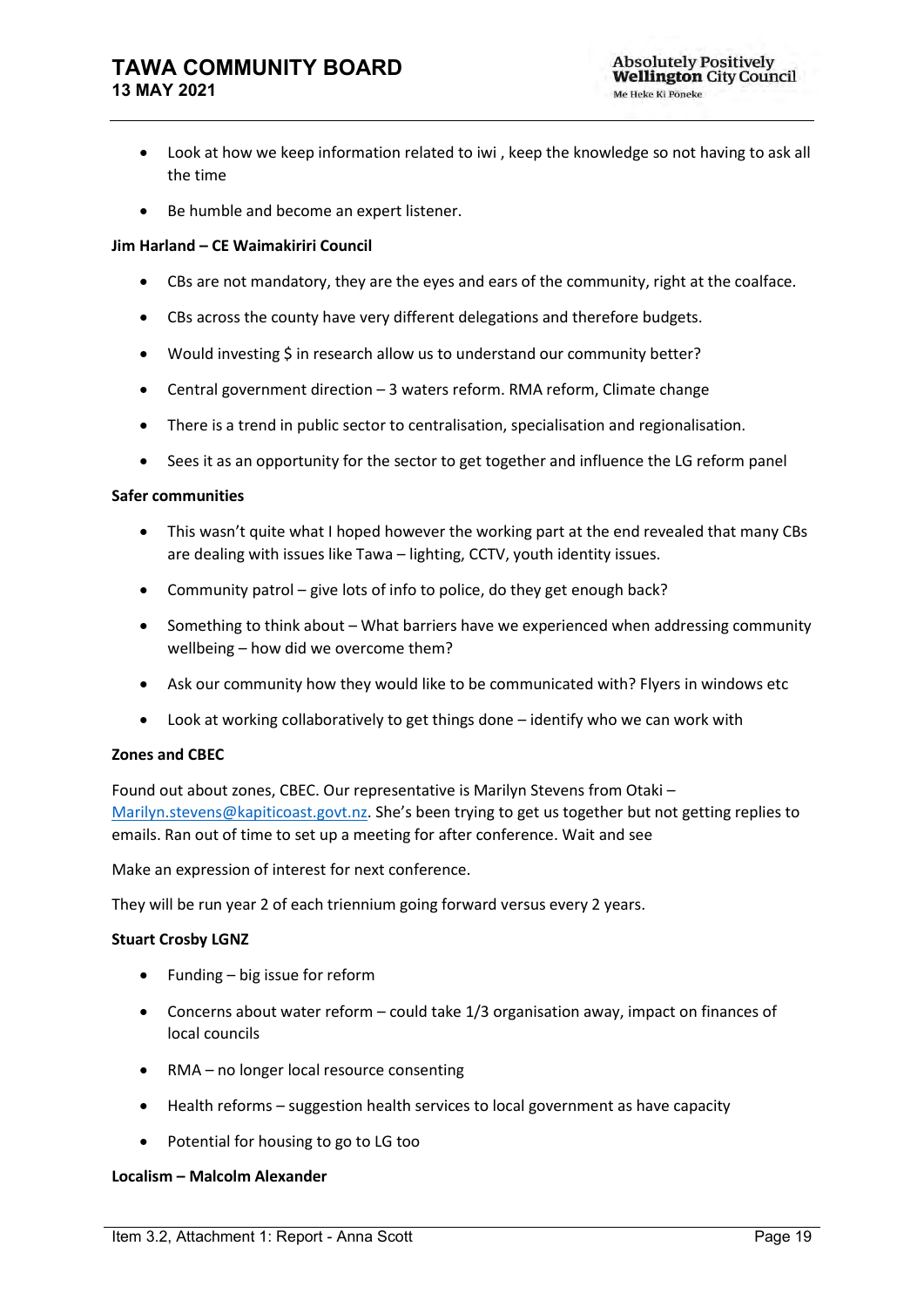### **TAWA COMMUNITY BOARD 13 MAY 2021**

- Time for action not passive and apathy
- Localism can be polarising
- A centralist view is that Wellington knows best (ie central government)
- Good strategy sets the agenda
- Worth reading executive summary of RMA reforms
- Talk of transport going the way of RMA and 3 waters
- Subsidiarity provide it local, accountability for performance, funding and financing go hand in hand. Place based intervention – service delivery that is targeted with accountability and performance consequences.
- NZ's model of local government funding is NOT the NORM 12% \$ spent at council, OECD average is 54%
- LG brand is pretty poor.
- Central government gets funding by stealth PAYE and GST. Everyone knows when its time to pay rates.
- Pay way more tax to central govt but always complain to LG potholes, drinking water, graffiti etc

#### Heard from **Sarah Colcord who set up Chooice** facebook group –

- over half a million members. Awesome for sellers during COVID when markets shut up shop. \$1.8 Million in sales.
- Transfrom business to digital space Manaaki.io, digital boost, small business day.
- Without heart you have no place
- The path to leadership is through service
- Top tips to connect with youth go to the young people, sit down and let them lead the conversation, listen, young people will inherit our decisions.

Casual networking connected me with

- a tool to connect with youth over submissions from enviroschools this could be a way to connect with youth – do we have contacts in this space?
- Chatting to Chorus team to work on digital equity in Linden further down the track once new manager is in place with a plan

Overall a great conference, thank you to Wellington City Council team for making it happen.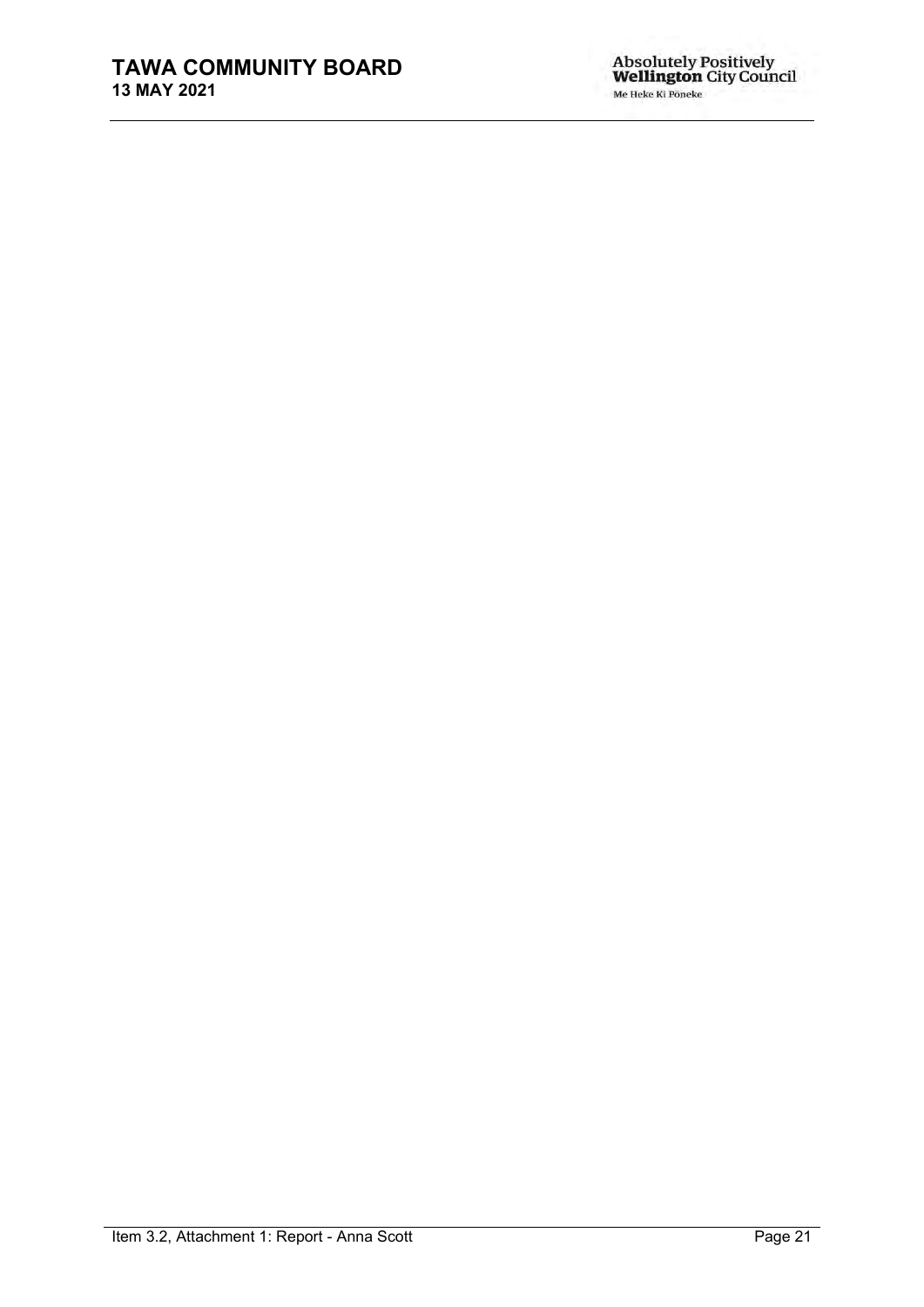# <span id="page-23-0"></span>**Report from NZ Community Boards' Conference 2021**

Jackson Lacy – Deputy Chair, Tawa Community Board

## **Overview**

Hearing from and networking with peers in other organisations is an important part of growing in any position, but it's unfortunately not one that happens all that often in local government. The NZ Community Boards' Conference in Gore was therefore a great opportunity to do so, and to learn from what other Community Boards are doing across the country.

The theme of the conference was 'Interconnected Communities'. It's my opinion that our Tawa community is extremely interconnected, given both the relatively recent advent of the social media 'community noticeboard', as well as the much longer-known overlap between many of the organisations that do good in Tawa. In the context of recent discussions regarding the need for a social worker in Tawa, and for increased social support, this is a point that becomes particularly prominent – as well as advocating for new resourcing, we need to make sure that all the groups with existing resourcing are working together.

I look forward to discussing the Conference in more depth with Board Members, and to implementing what I've learned throughout the rest of my time on the Board. My thanks to Democracy Services (particularly Hedi Mueller) for their support in getting Anna and I down to Gore and back.

## **Key learnings from talks and workshops**

Not all of the talks and workshops were single-track, and as such Anna's report will cover things that mine does not.

### Jackie Te Amo, CBEC representative on Te Maruata

- Territorial authorities and CBs need to look at our traditions, Māori traditions to inspire our futures
- "Ka mua, ka muri" whakataukī

### Sophie Handford, "Our collective home"

- While communities can be created, they are not specific or siloed, and are fundamental
- Communities talk, and they talk a lot, but they might not be talking about the actually important issues
- We share a collective home, and we all have a collective responsibility to that home, which manifests on an individual basis
- Why aren't things possible? What is stopping progress?
- No member of a community can speak for that whole community
- Do our community members feel safe to challenge our leaders, including us as CB members? How do we bring this about?
- How can I make space for young people? Ask yourself why you're in the role. (conversations around succession planning)
- What spaces do we have for young people to connect and build community *for themselves*?
- We need to make our spaces accessible, with contact between all people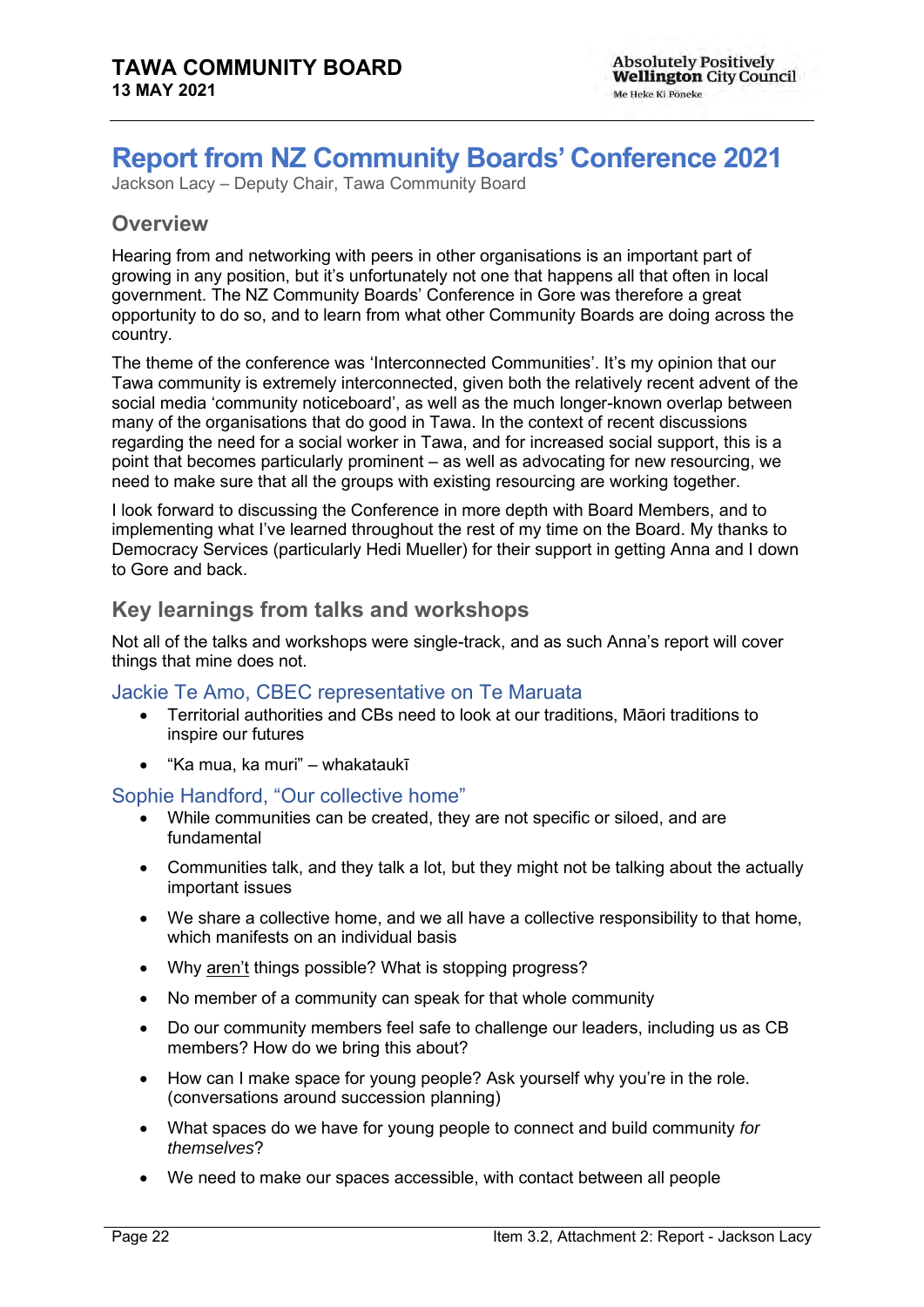• How can we make Community Boards exciting?

### Lisa McKenzie, "Hokonui Huanui"

- "Hokonui Huanui" is a metaphor for the journey of rangatahi
- You cannot succeed without basic needs see Maslow
- HH is intended to break down siloes of service provision, a partnership between Ministries of Education, Health, Justice, Social Development, and NZ Police
- The secret is always funding HH was funded first through the Social Sector Trial, then through the Provincial Growth Fund
- HH "could not have started" without \$100k in DHB funding
- Early intervention funding is "often available" are we too far gone for that?
- Four workstreams: Learning to Earning, Right Service Right Time, Health Wellbeing & Resilience, Integration Framework

### Hokonui Rūnanga (Jo Brand, Matu-Taera Coleman-Clarke, Courtenay Bennett)

- Hokonui Rūnanga is one of eighteen Ngai Tāhu rūnanga most rūnanga don't have a large staff, sometimes just one FTE
- Run an Alternative Education Programme with a te ao Māori lens
- Engagement is not optional, and we have legal obligations
- What legal obligations do Community Boards have under the Local Government Act? (ss 14(1(d)), 81(1))

All elected members and officers should know and practice the following key focus areas – they're all equally important and all vital:

#### Key focus area 1: Proactive research

- Read iwi management plans and previous responses on similar issues they set out the iwi's values and ideas about how they want their rohe managed, and stop repetitive consultation on the basics
- Find out who you are engaging with who's going to be at the meeting, what is their background, what is their specialist expertise?
- Possible gold-standard: councils say "We've read what you wrote and said before, this is what we think it means with regard to this, is it right? If not, let's change it."
- What *is* cultural competency? (see Irihapeti Ramsden)

#### Key focus area 2: Early & ongoing engagement

- Relationship-based engagement, not transactional (see Bay of Plenty Regional Council CouncilMARK report 2020)
- Pay your "teatowel tax" elected members and officers personally putting in personal effort and sharing resources without obligations (Example: giving local marae committee use of the council's legal team to help sort out an important lease agreement which would secure the marae's future, with the lawyer's time paid for by the council)
- Pre-agreed engagement processes nobody is ever asked how they want to be engaged with
- Continued engagement, not just dipping in and out when you want something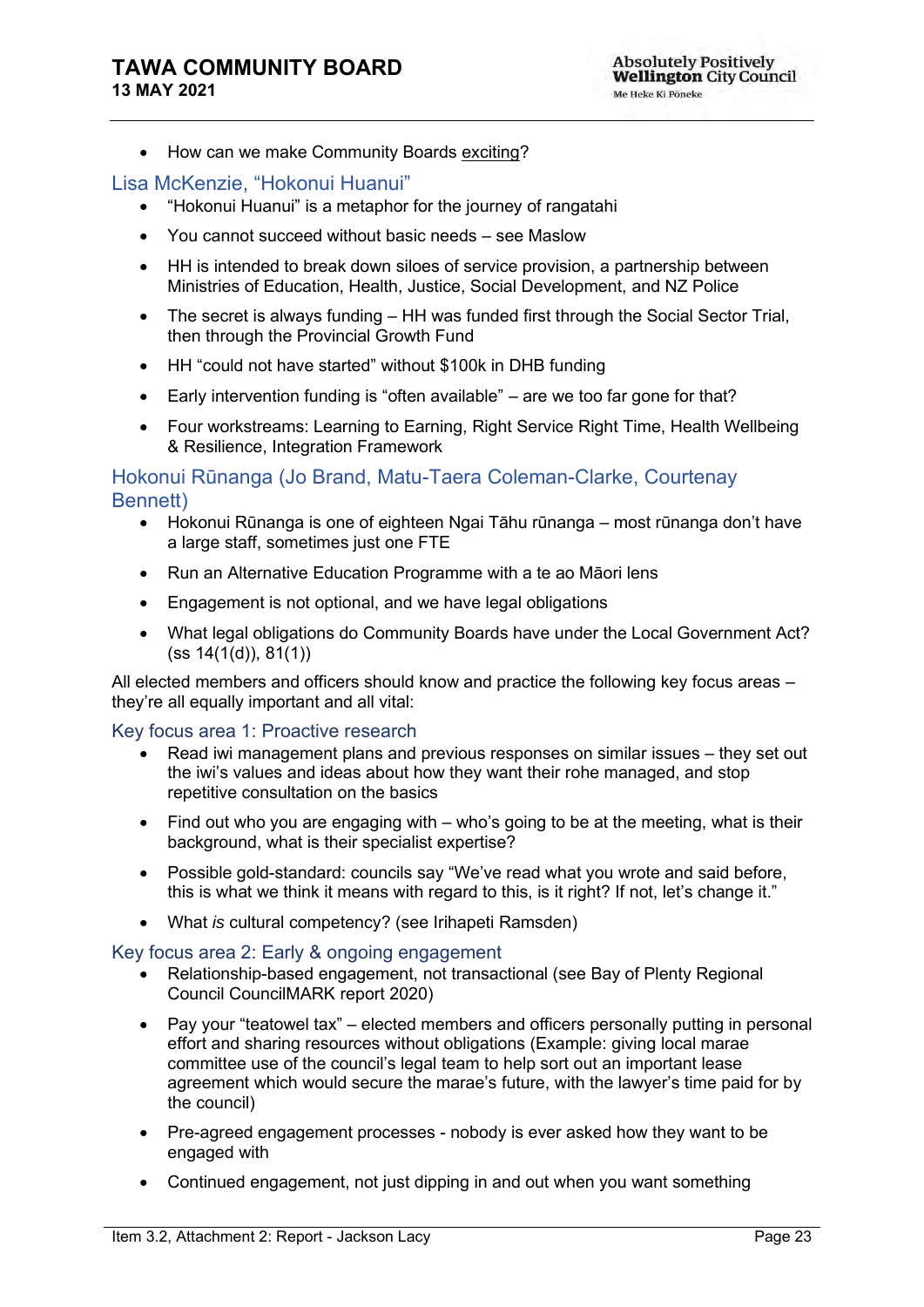### Key focus area 3: Resourcing

- Time resourcing: how can we give our partners enough time to consider this properly, on top of their other demands (as iwi liaisons are usually volunteers)
- People resourcing dedicated iwi liaison staff members?
- Funding resourcing (Example: an Auckland local board asking a marae committee what would help them, and ending up funding the development of the committee's first and vital strategic plan)

### Key focus area 4: Mana whenua as experts

- Critique your expectations of mana whenua skills
- Respect mana whenua beliefs and go with them (Example: don't ask *why* mana whenua believe a maunga or awa should be protected – they've said that it should be, and you should believe them)
- Deferring to mana whenua on cultural elements they know their kawa-a-rohe best

### Key focus area 5: Hui protocol

- Plan for place-based discussions (site visits etc.)
- Get familiar with place/activity based tikanga (know and respect kawa-a-rohe)
- Allow for relationship-building as humans if you think something will take three hui, give it four
- Face-to-face meetings are so important so much gets lost over email

### Stuart Crosby, LGNZ President

- LGNZ is a member-driven representative group for the local government sector
- 30 years since the 1989 reforms, the Minister is now looking forward to the next 30 years
- Review is a significant opportunity to join up the existing reforms, reforms which are so significant that they could change local government – we currently have a "legislative and resourcing deficit"
- "Democratic wellbeing" as the 'fifth wellbeing' the best choices are made by those who are democratically elected
- Governance and representation are in the terms of reference of the Review, as is funding sustainability
- Community Boards are "a vital hyper-local voice", but don't have adequate scope for influence
- LGNZ is seeking the right level of responsibility and funding for the right level of government – vitally important that we feed into the Review, LGNZ is not going to stay silent
- Three waters reform is progressing having iwi in co-governance will prevent privatisation
- About 30% of local government activity is three waters (possibly different for Wellington because of Wellington Water)
- LGNZ doesn't like the Randerson Report as it pushes regionalisation of planning and loss of local control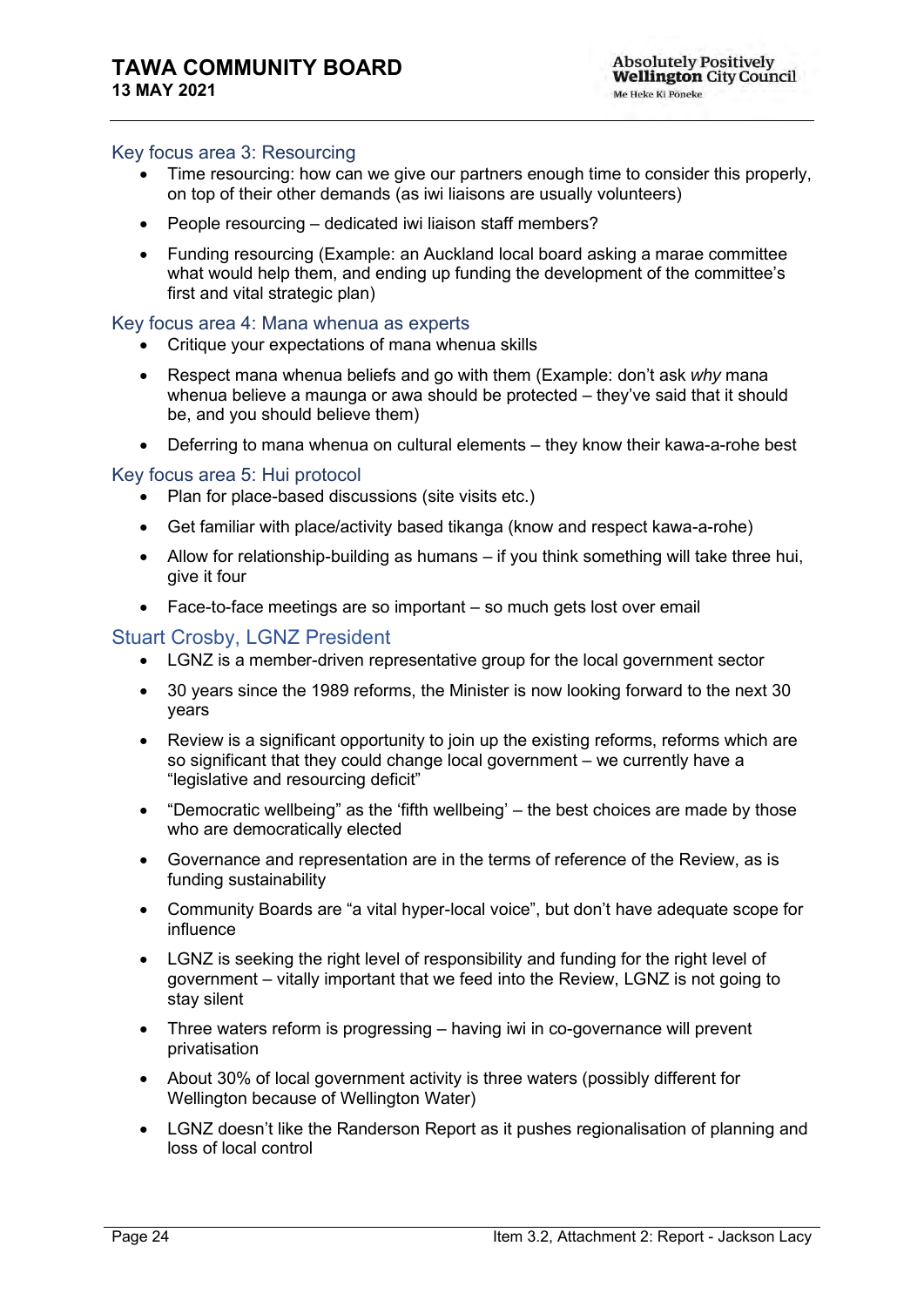### **TAWA COMMUNITY BOARD 13 MAY 2021**

• After spatial planning and three waters are taken away from local government, what are we going to do? Talk around social services

### Malcolm Alexander, "Localism"

- Localism pushes back on the idea that 'Wellington' (read: central government) knows best
- A good strategy sets the agenda, a bad strategy follows the agenda set by someone else
- People think more about local government funding because they pay directly Government funding is almost by stealth
- Local government as we know it today will not continue

### Jim Geddes, Gore District Council Arts & Heritage team

- Arts as a community development opportunity
- Celebrating the continual knowledge of a place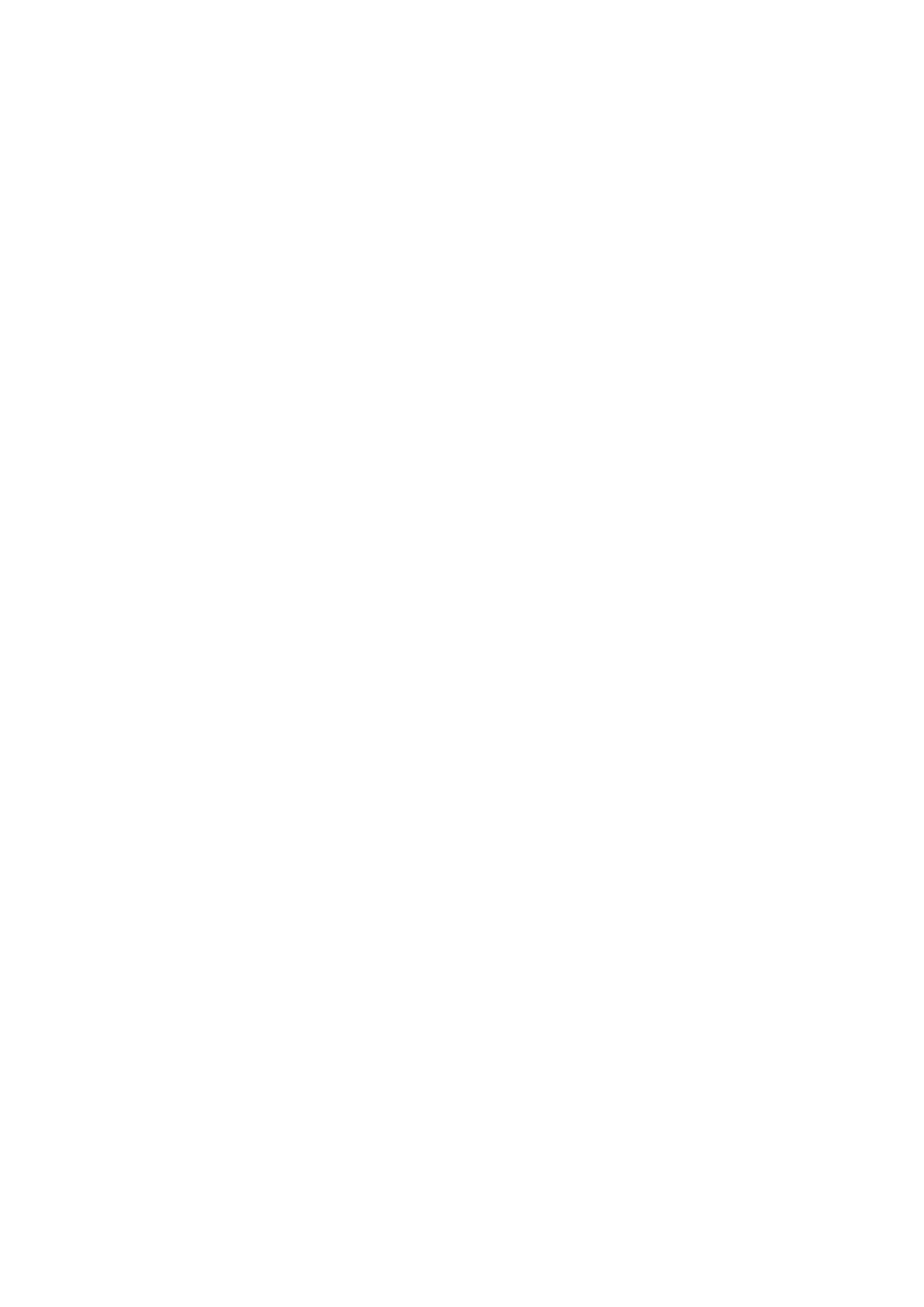# <span id="page-28-0"></span>**RESOURCE CONSENT APPLICATIONS AND APPROVALS FOR 29 MARCH 2021 TO 29 APRIL 2021**

## **Purpose**

1. In accordance with an agreement reached with the Tawa Community Board, the purpose of this report is to advise the Board of all resource consents lodged, along with decisions made by Officers acting under Delegated Authority, on Land Use and Subdivision resource consent applications.

## **Recommendation**

That the Tawa Community Board:

1. Receive the information.

## **Background**

2. This report advises the Community Board of resource consents lodged and decisions made during the period 29 March 2021 to 29 April 2021.

### **Discussion**

3. For the period from 29 March 2021 to 29 April 2021, there were eight applications received by the Council.

| <b>Service Request</b>                                                                                         | <b>Address</b>                   | <b>Applicant</b>                                   |  |
|----------------------------------------------------------------------------------------------------------------|----------------------------------|----------------------------------------------------|--|
| 489442                                                                                                         | 42 Jamaica Drive, Grenada North  | <b>Toop St No. 1 Trust</b>                         |  |
| Land use consent for earthworks.                                                                               |                                  |                                                    |  |
| 487756                                                                                                         | 25 Rangatira Road, Tawa          | <b>Anshul Kaushal</b>                              |  |
|                                                                                                                | Land use consent for earthworks. |                                                    |  |
| 488200                                                                                                         | 1 Lyndhurst Road, Tawa           | <b>Tawa Linden Parochial</b><br><b>Trust Board</b> |  |
| Land use consent for the redevelopment of a church complex.                                                    |                                  |                                                    |  |
| <b>Graham Mexted Family</b><br>488423<br>130 Main Road, Tawa<br>trust                                          |                                  |                                                    |  |
| Land use consent for additions and alterations to an existing building to create two new<br>residential units. |                                  |                                                    |  |
| 488547                                                                                                         | 8 William Earp Place, Tawa       | <b>Rosco Ice Cream Ltd</b>                         |  |
| Land use consent for the redevelopment of the site for business buildings and activities.                      |                                  |                                                    |  |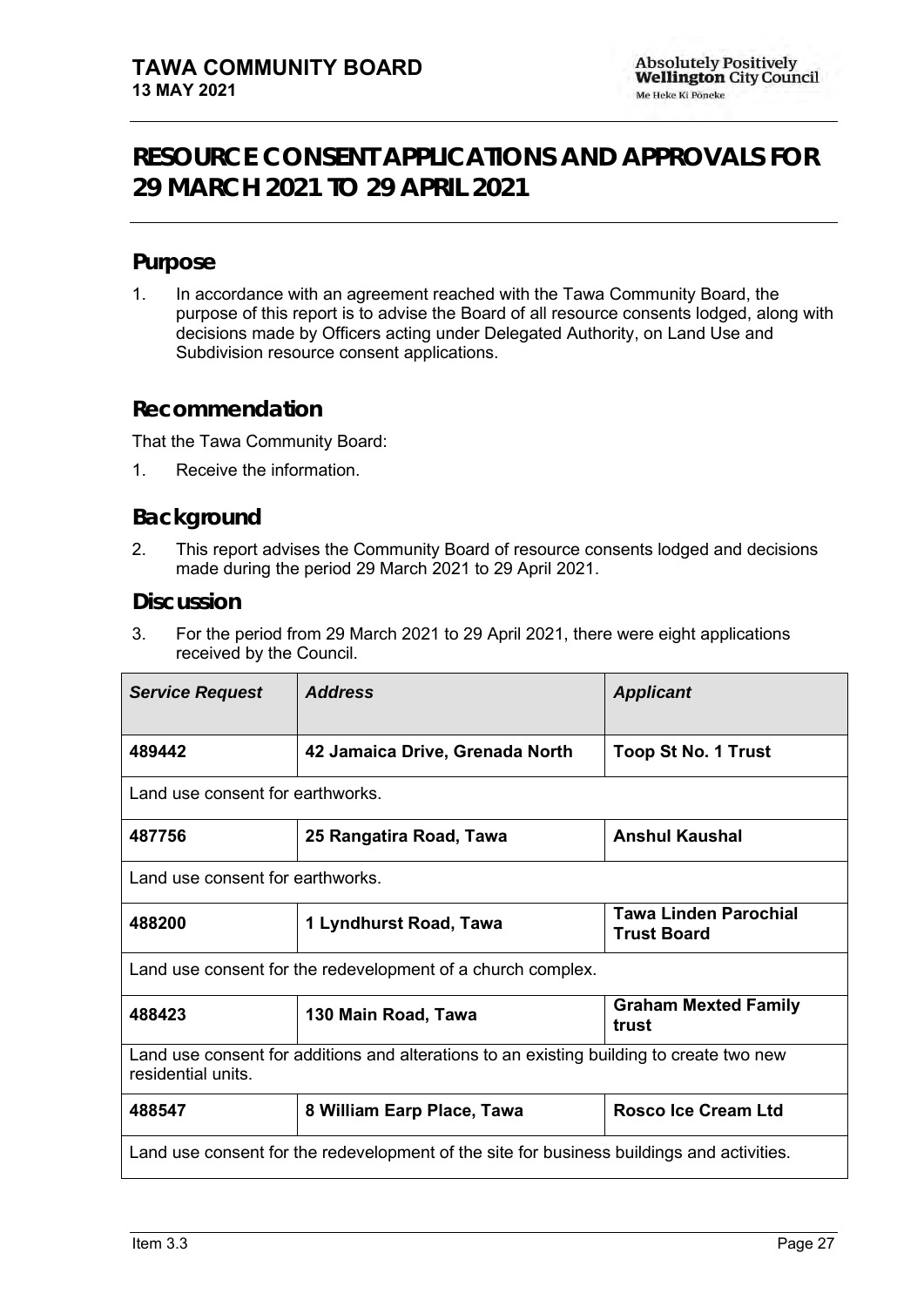# **TAWA COMMUNITY BOARD**

| 488984                                                                                                                  | 8 William Earp Place, Tawa | <b>BEW Properties 2021 Ltd</b> |  |  |
|-------------------------------------------------------------------------------------------------------------------------|----------------------------|--------------------------------|--|--|
| Land use consent for a multi-unit housing development.                                                                  |                            |                                |  |  |
| 488777                                                                                                                  | 180 Bing Lucas Drive, Tawa | <b>Vince Voong</b>             |  |  |
| Change of conditions consent relating to SR231867 relating to gross floor area and height of<br>the consented dwelling. |                            |                                |  |  |
| 489483<br><b>Steven Mooney</b><br>92 Chester Road, Tawa                                                                 |                            |                                |  |  |
| Boundary activity consent for a deck.                                                                                   |                            |                                |  |  |

### 4. For the period from 29 March 2021 to 29 April 2021, there were four applications approved under delegated authority.

| <b>Service Request</b>                                                                                              | Address                                                                                     | <b>Applicant</b>     |  |  |
|---------------------------------------------------------------------------------------------------------------------|---------------------------------------------------------------------------------------------|----------------------|--|--|
| 480441                                                                                                              | <b>16 Wilfred Street, Tawa</b>                                                              | Jonathan Boyd        |  |  |
|                                                                                                                     | Land use and subdivision consent for an infill dwelling and two lot fee simple subdivision. |                      |  |  |
| 485224                                                                                                              | 37 Pembroke Street, Tawa                                                                    | K & C Black          |  |  |
| Subdivision and land use consent for a two lot fee simple subdivision, a new dwelling and<br>associated earthworks. |                                                                                             |                      |  |  |
| 485485                                                                                                              | 24 Main Road, Tawa                                                                          | <b>Dominos Pizza</b> |  |  |
| Land use consent for a new container store.                                                                         |                                                                                             |                      |  |  |
| 486399<br><b>Nikau Family Trust</b><br>27 Ranui Terrace, Tawa                                                       |                                                                                             |                      |  |  |
| Subdivision consent for a two lot fee simple subdivision around existing dwellings.                                 |                                                                                             |                      |  |  |

# **Attachments**

Nil

| Author     | Nicole Tydda, Manager Customer Service and Business Support |
|------------|-------------------------------------------------------------|
| Authoriser | <b>Bill Stevens, Resource Consents Team Leader</b>          |
|            | Liam Hodgetts, Chief Planning Officer                       |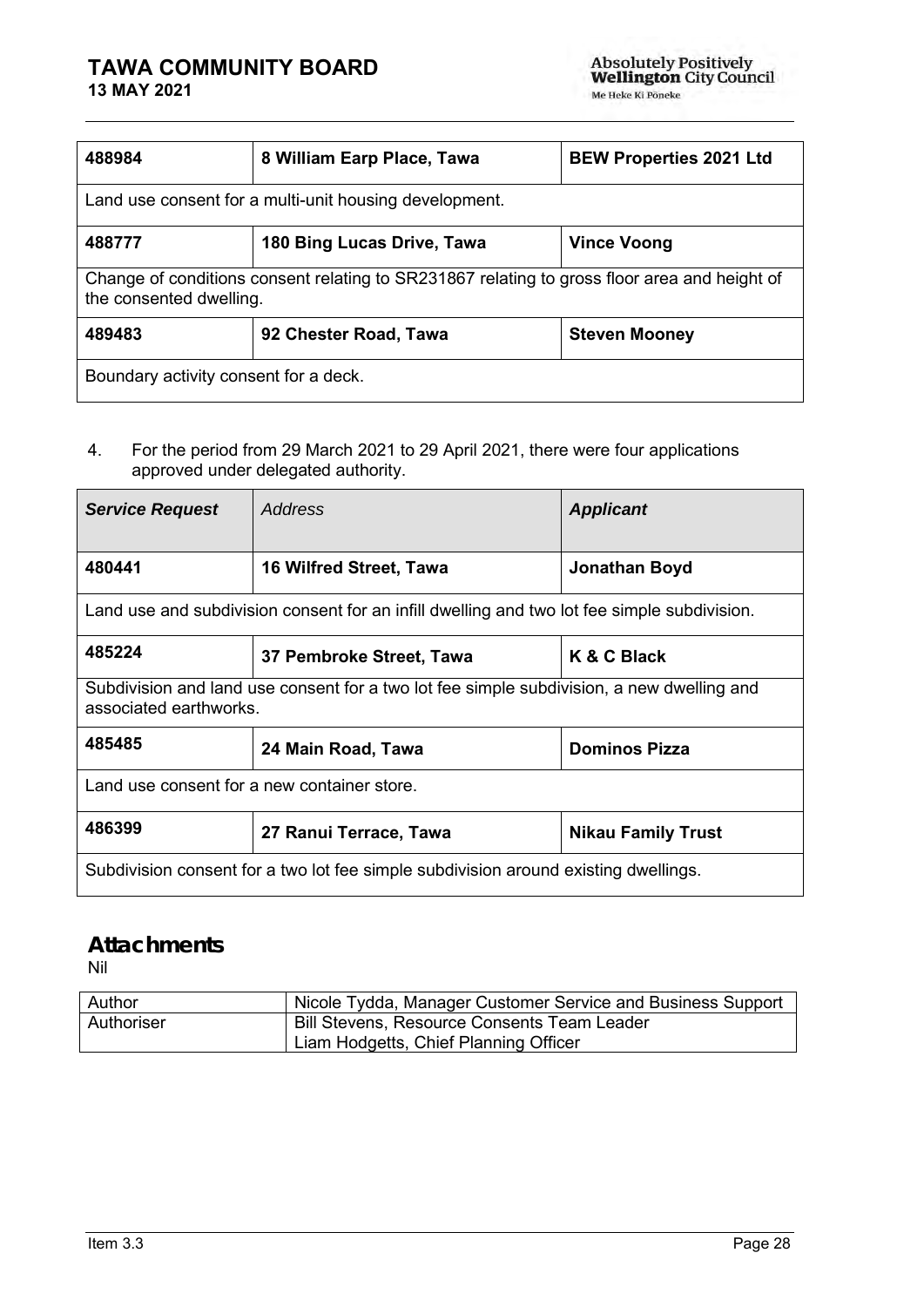# **SUPPORTING INFORMATION**

**Engagement and Consultation** No consultation or engagement is required.

**Treaty of Waitangi considerations** There are no Treaty of Waitangi considerations associated with this report.

**Financial implications** There are no financial implications associated with this report.

**Policy and legislative implications** There are no policy and legislative implications associated with this report.

**Risks / legal**  There are no risks or legal implications associated with this report.

**Climate Change impact and considerations** Not applicable

**Communications Plan** Not applicable

**Health and Safety Impact considered**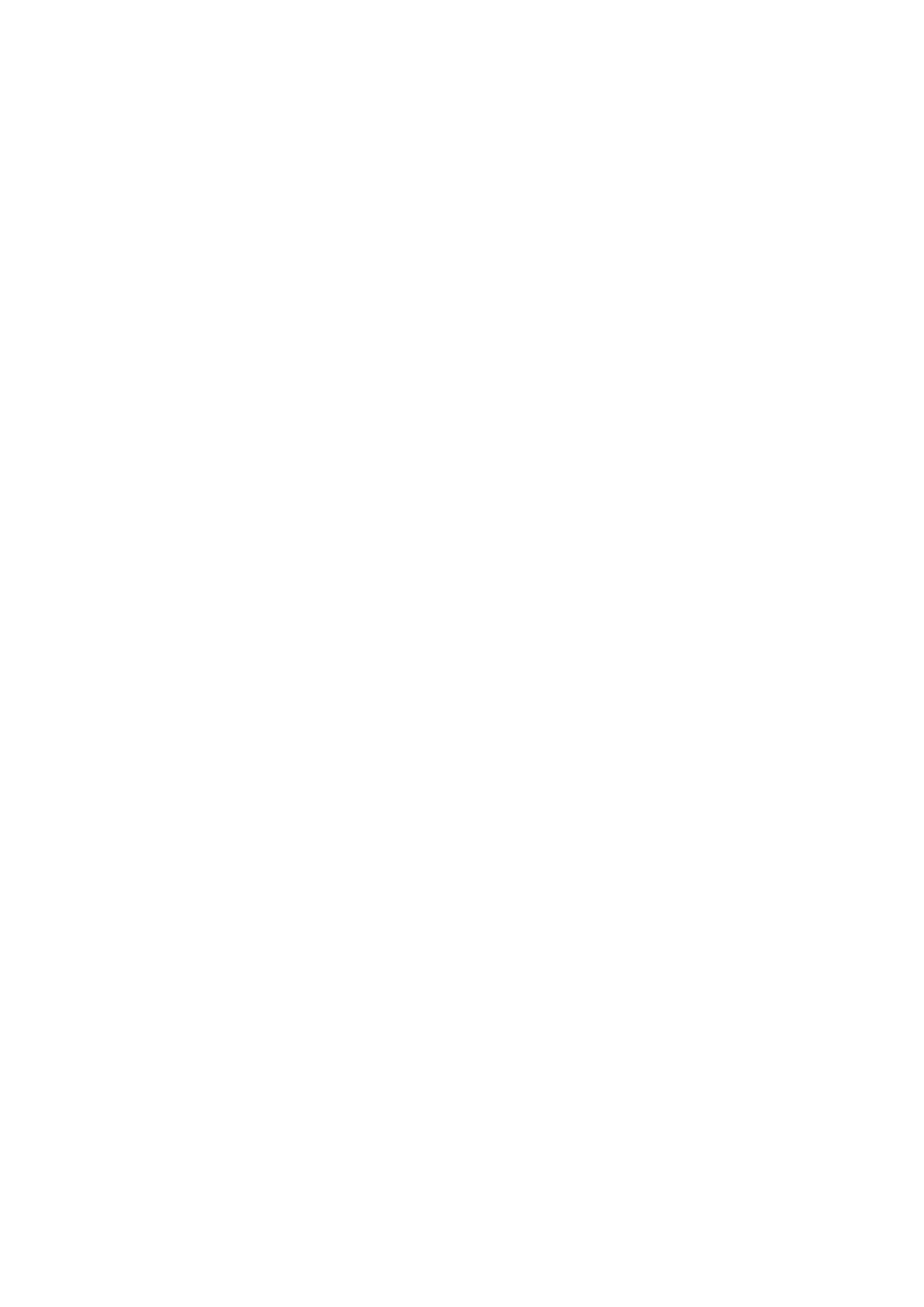# <span id="page-32-0"></span>**FORWARD PROGRAMME**

### **Purpose**

1. To provide the Tawa Community Board with a draft work programme for its amendment and approval.

### **Recommendations**

That the Tawa Community Board:

- 1. Receive the information.
- 2. Approve its current draft work programme subject to any alterations, additions or deletions deemed necessary.

### **Discussion**

### **Thursday, 10 June 2021**

#### **Oral Reports:**

- o Police Update (tbc)
- o Greater Wellington Regional Council Cr Roger Blakeley and Cr Chris Kirk-Burnnand
- o Roading Update (Brad Singh) (tbc)
- o Tawa Business Group Sharon McKenzie (tbc)
- o Tawa Community Board Members Reports (standing item)

### **Written Reports:**

- o Resource Consent Applications and Approvals Report (standing item)
- o Upcoming Areas of Consultation, Engagement or Surveys (if any) (standing item)
- o Tawa Community Board Discretionary Fund Update (standing item)
- o Forward Programme (standing item)
- o Library and Community Services report

### **Thursday, 12 August 2021**

#### **Oral Reports:**

- o Fire Update (tbc)
- o Waste Minimisation Darcy Brittliff (tbc)
- o Tawa Community Board Members Reports (standing item)

### **Written Reports:**

- o Resource Consent Applications and Approvals Report (standing item)
- o Upcoming Areas of Consultation, Engagement or Surveys (if any) (standing item)
- o Tawa Community Board Discretionary Fund Update (standing item)
- o Forward Programme (standing item)

### **Attachments**

Nil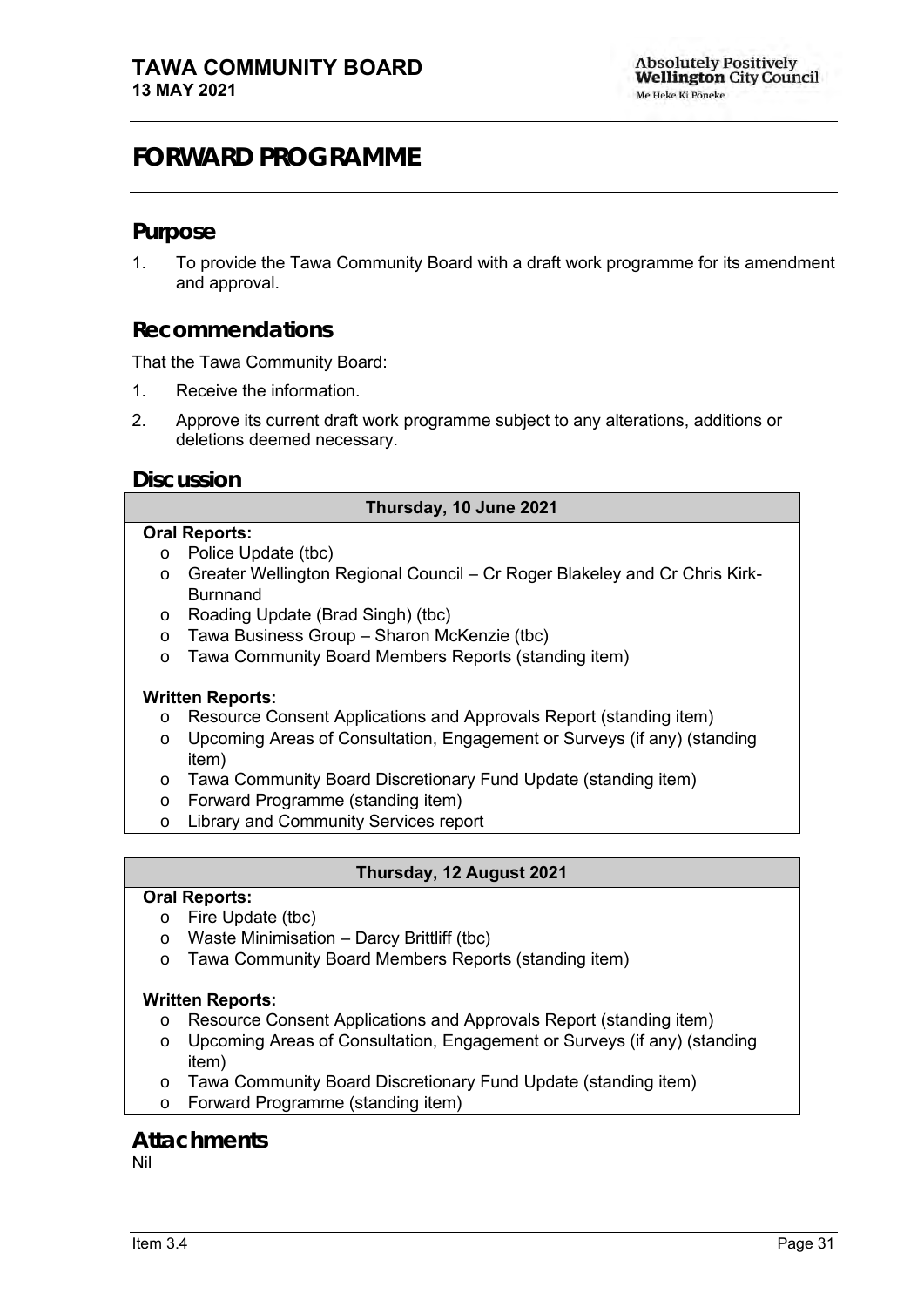# **TAWA COMMUNITY BOARD**

| Author     | Hedi Mueller, Democracy Advisor             |
|------------|---------------------------------------------|
| Authoriser | Jennifer Parker, Democracy Services Manager |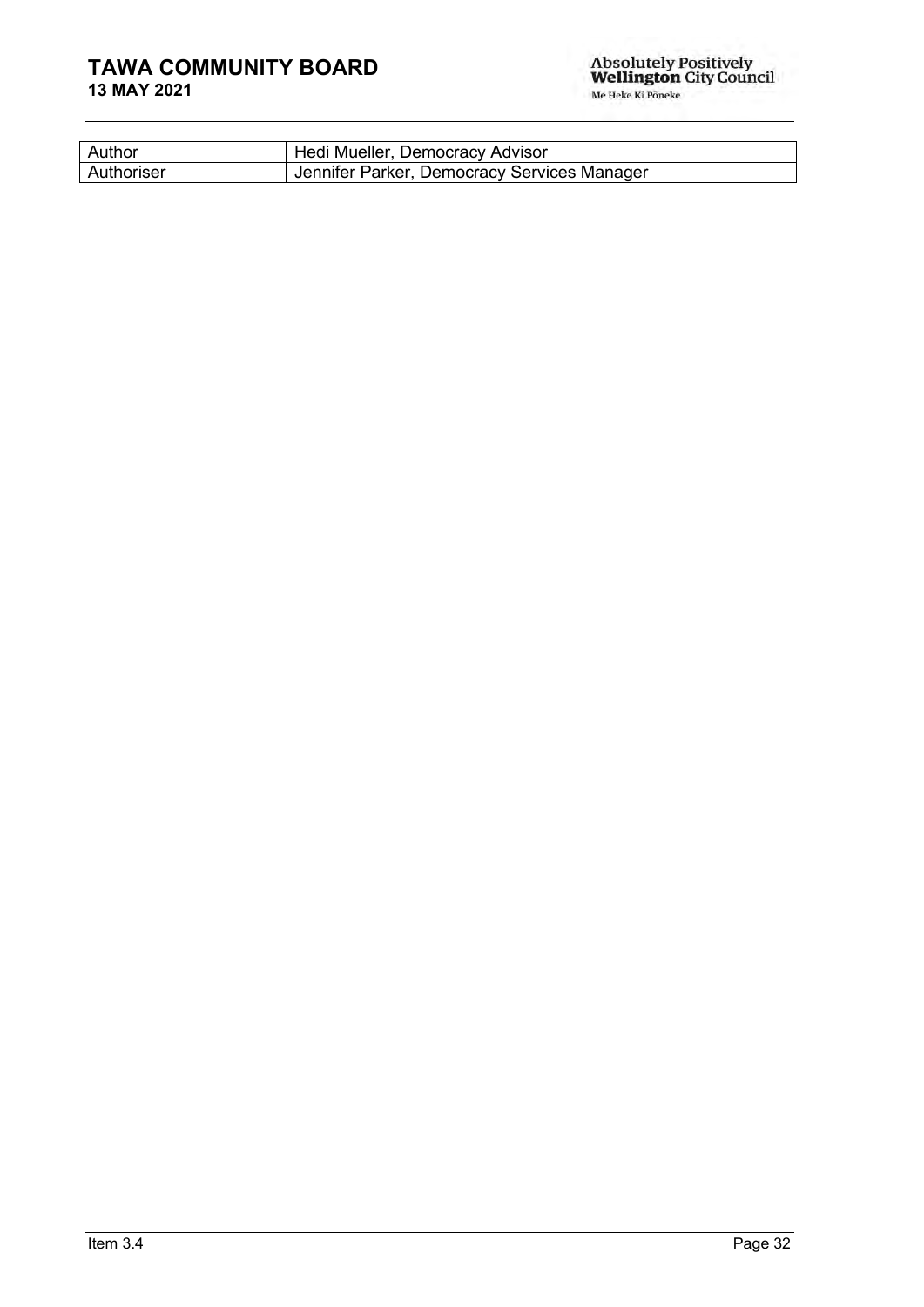# **SUPPORTING INFORMATION**

**Engagement and Consultation** No consultation or engagement is required.

**Treaty of Waitangi considerations** There are no Treaty of Waitangi considerations associated with this report.

**Financial implications** There are no financial implications associated with this report.

**Policy and legislative implications** There are no policy and legislative implications associated with this report.

**Risks / legal**  There are no risks or legal implications associated with this report.

**Climate Change impact and considerations** Not applicable

**Communications Plan** Not applicable

**Health and Safety Impact considered** Not applicable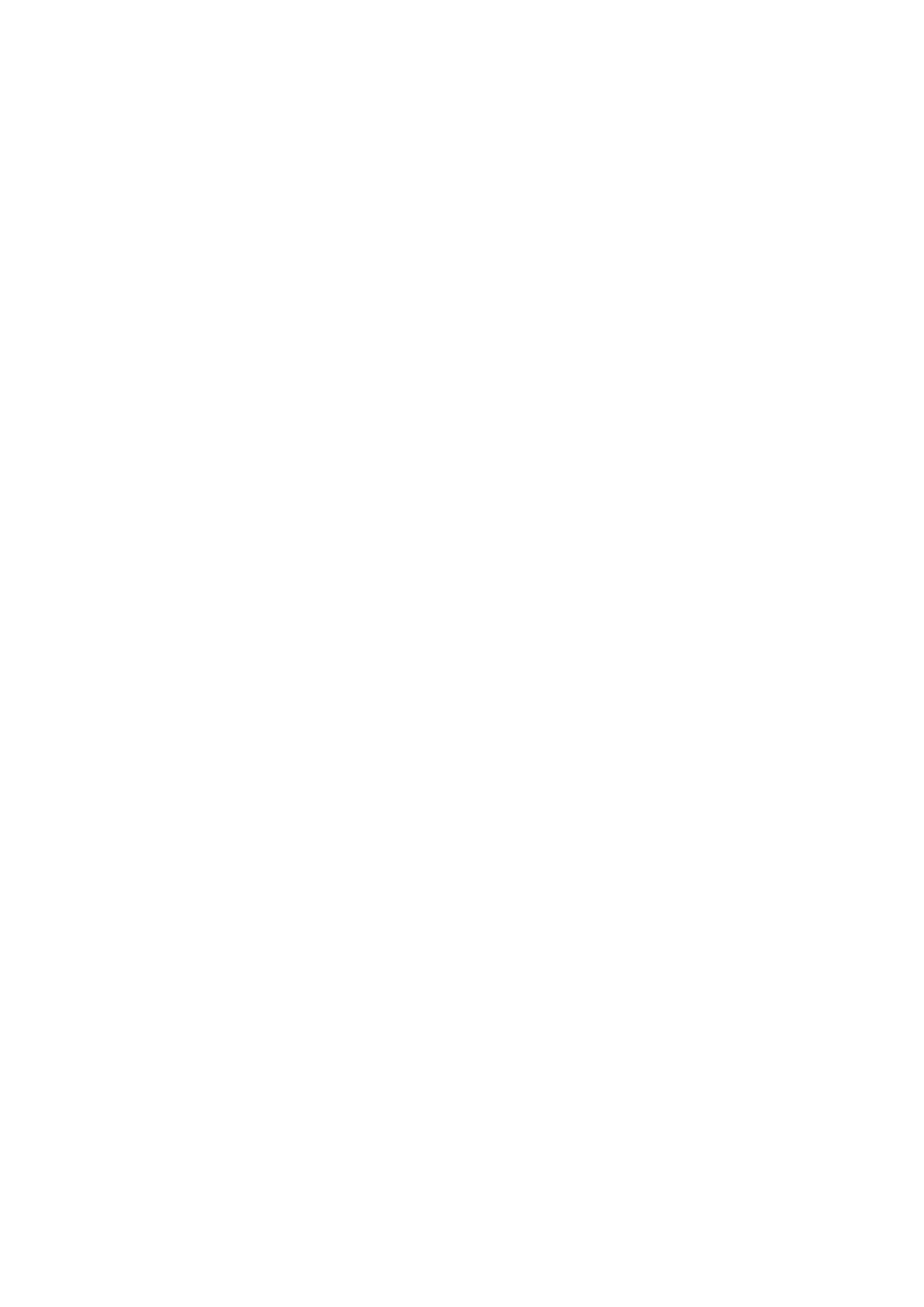# <span id="page-36-0"></span>**CURRENT AND UPCOMING CONSULTATIONS AND ENGAGEMENTS**

## **Purpose**

1. To provide the Tawa Community Board with an update on the current items Council is seeking public feedback on and to advise the Board on upcoming consultations or surveys the Council is undertaking.

## **Recommendation/s**

That the Tawa Community Board:

1. Receive the information.

## **Discussion**

2. The current consultations and engagements are as follows:

### a. **Long Term Plan 2021-2031**

Every three years we review our Long-term Plan. This sets the direction for the next 10 years, outlines what we will be investing in, how much it may cost and how this will be funded. Consultation opens on 6 April and closing 10 May 2021. Further information can

be found at [wgtn.cc/ltp.](https://www.letstalk.wellington.govt.nz/long-term-plan)

### b. **Strategy for Children and Young People**

Setting the direction for how we ensure children and young people prosper in Wellington.

Consultation opens on 6 April and closing 10 May 2021. Further information can be found at [https://www.letstalk.wellington.govt.nz/social-strategy.](https://www.letstalk.wellington.govt.nz/social-strategy)

### c. **Aho-Tini 2030 – Arts, Culture and Creativity Strategy**

Leading us through the next 10 years of creation and innovation in our city. Consultation opens on 6 April and closing 10 May 2021. Further information can be found at [https://www.letstalk.wellington.govt.nz/arts-culture-strategy.](https://www.letstalk.wellington.govt.nz/arts-culture-strategy)

### d. **A Social Wellbeing Framework for Wellington**

Outlining our approach to Wellbeing in the city. Consultation opens on 6 April and closing 10 May 2021. Further information can be found at [https://www.letstalk.wellington.govt.nz/social-framework.](https://www.letstalk.wellington.govt.nz/social-framework)

### e. **Alcohol Fees Bylaw**

We are proposing to increase the fees we collect from licensing services under the Sale and Supply of Alcohol Act 2012. Consultation opens on 3 May and closes 3 June 2021. Further information can be found at [https://wellington.govt.nz/have-your-say/public](https://wellington.govt.nz/have-your-say/public-inputs/consultations/open/alcohol-fees-bylaw)[inputs/consultations/open/alcohol-fees-bylaw.](https://wellington.govt.nz/have-your-say/public-inputs/consultations/open/alcohol-fees-bylaw)

3. Further information on the consultations can be found at this link [https://wellington.govt.nz/have-your-say/consultations.](https://wellington.govt.nz/have-your-say/consultations)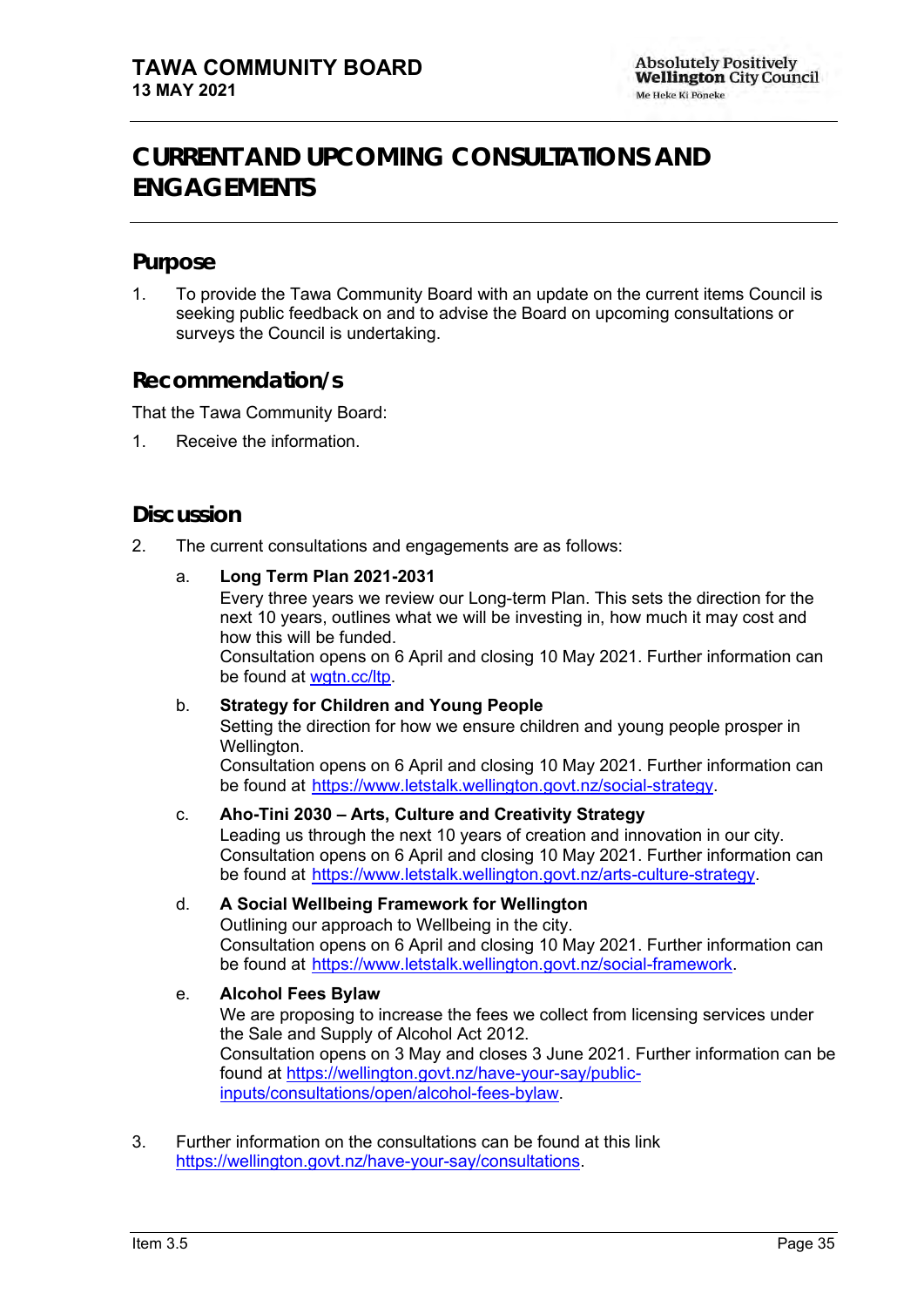# **Options**

4. Should the Board wish to participate in the consultations, there is no requirement for the Board to formally ratify this.

### **Attachments** Nil

| Author     | Hedi Mueller, Democracy Advisor             |
|------------|---------------------------------------------|
| Authoriser | Jennifer Parker, Democracy Services Manager |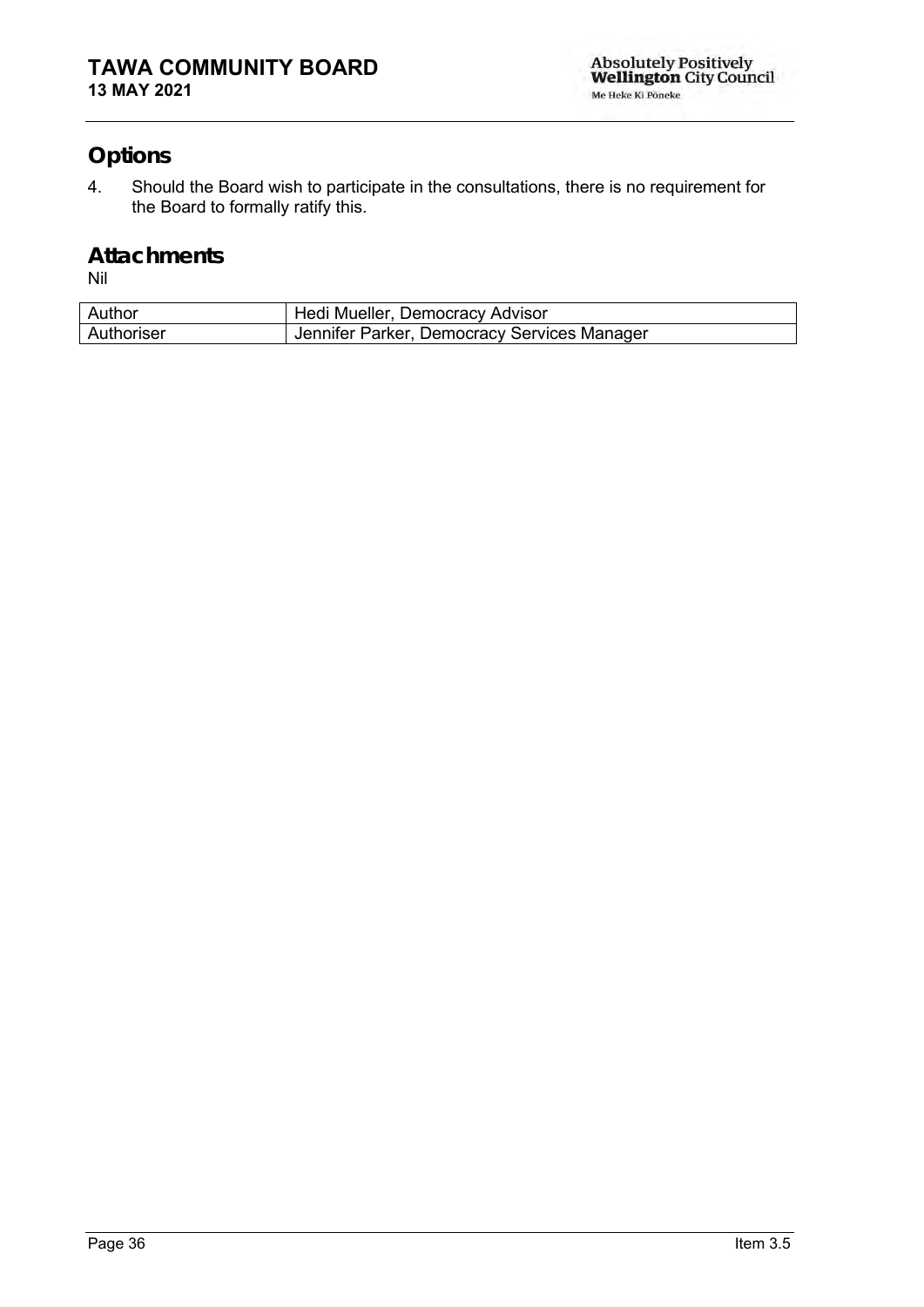# **SUPPORTING INFORMATION**

**Engagement and Consultation**

The above engagements and consultations are in line with the Council's Significance and Engagement Policy and Section 83 of the Local Government Act 2002.

**Treaty of Waitangi considerations** N/A

**Financial implications** N/A

**Policy and legislative implications** N/A

**Risks / legal**  N/A

**Climate Change impact and considerations**

N/A**Communications Plan** N/A

**Health and Safety Impact considered** N/A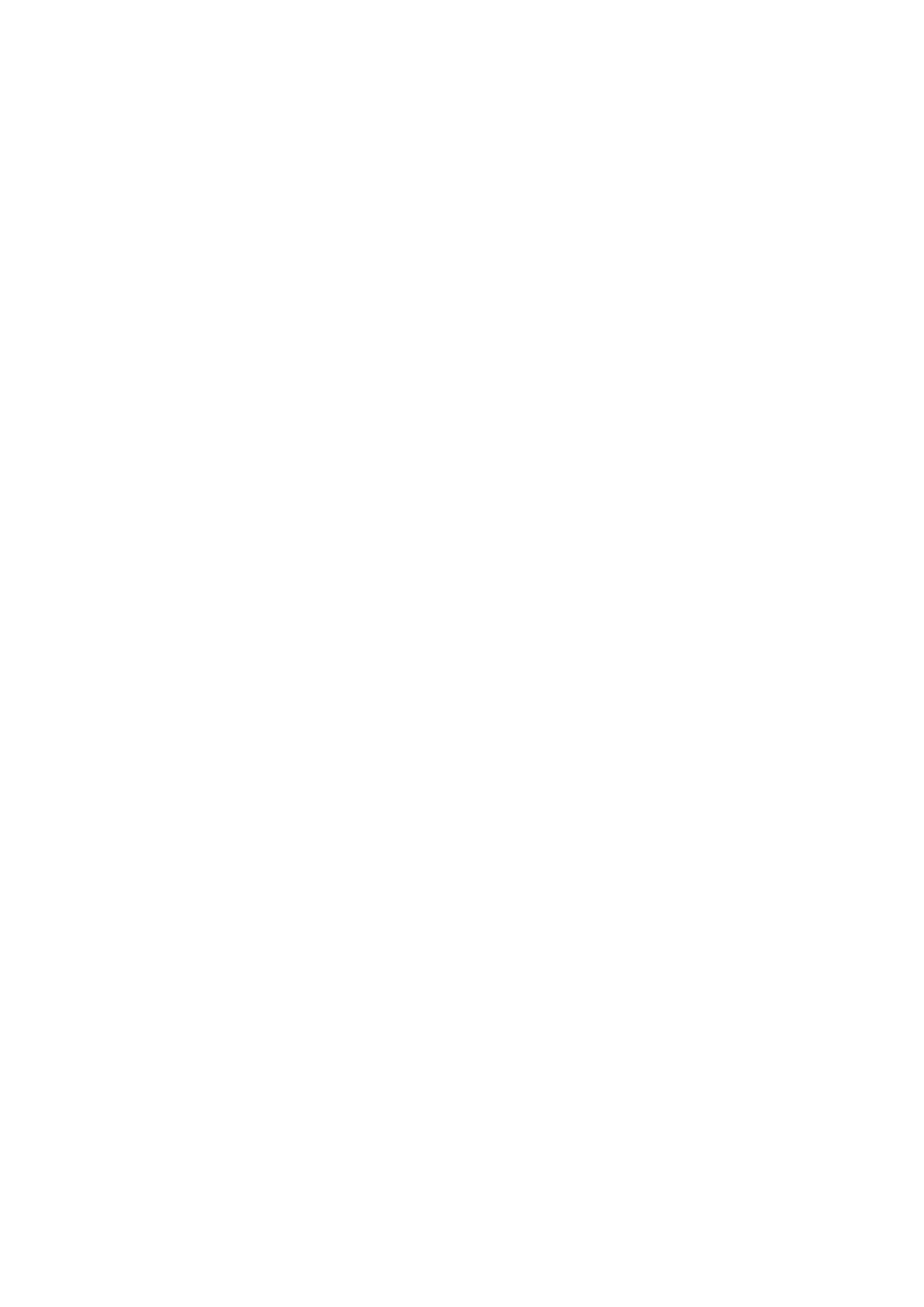# <span id="page-40-0"></span>**TAWA COMMUNITY BOARD DISCRETIONARY FUND - MONTHLY ALLOCATIONS 2020/2021**

## **Purpose**

1. To approve by resolution the spending of the Tawa Community Board Discretionary Fund.

## **Recommendations**

That the Tawa Community Board:

1. Receive the information.

### **Background**

- 2. The Tawa Community Board's Discretionary Fund is administered by Wellington City Council and for the 2020/2021 financial year the fund totals \$11,964.72 exclusive of GST.
- 3. At every Board meeting, the Board decides whether to make any payments from its Discretionary Fund for projects that directly benefit residents or organisations in Tawa. The payments are authorised by passing a resolution stating the amount of the payment/s, what the payment/s is to be used for and who it is they are going to.
- 4. The Board does not invite applications to the discretionary fund.
- 5. In February 2020 the Board clarified that they would not consider requests by families or individuals for memorials, including those of former Board members. The discretionary fund is seen as being primarily to meet local community needs.
- 6. As the fund is discretionary, there is no commitment by the Board to repeat funding to any group in future from this pool, even if regular payments have been made in the past.
- 7. The Board agreed that it may retrospectively approve funds of up to \$500 for one-off activities to cater for immediate needs via reimbursement. The retrospective vote will take place at the next Board meeting.
- 8. Accruals are for the cost of work completed at 30 June but not yet paid for. These must be for specific items or organisations.
- 9. Funds cannot be spent other than for the purpose(s) specified in the Board's resolution.
- 10. Members, who require reimbursement from the fund for approved expenditure, are to supply receipts and details of the expenditure on the reimbursement form.
- 11. Reimbursements will be paid on a monthly basis. Details and receipts need to be provided, preferably within two months of expenditure.
- 12. The Council officer will track Board resolutions which approve expenditure from the fund, and any accountability requested by the Board.
- 13. Motions requiring direct payment to an organisation or business will be actioned by the officer and in conjunction with the Chair, shall ensure an appropriate level of detail is kept on record.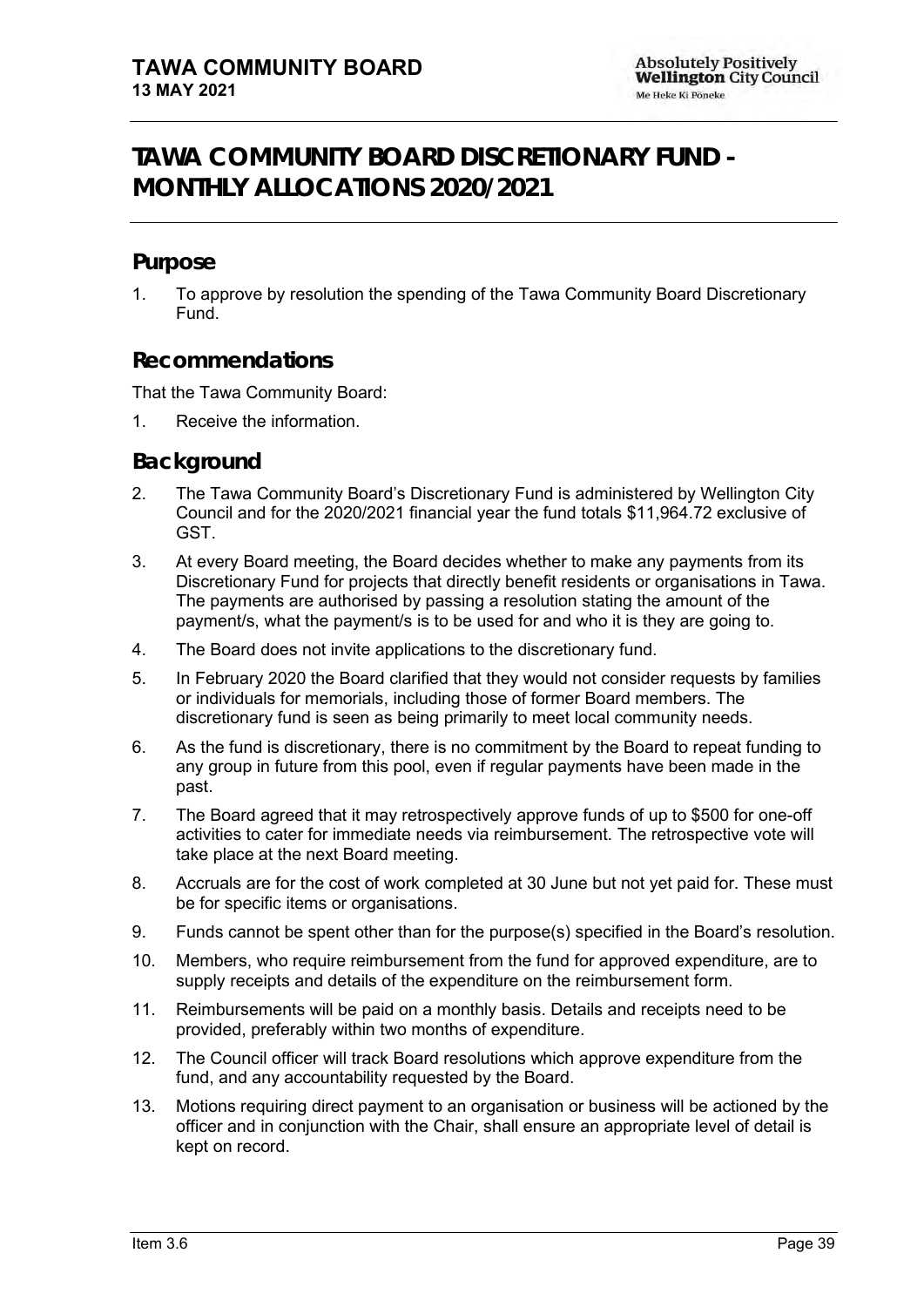- 14. Funds given to groups or organisations will require an appropriate level of accountability, with proof of expenditure and accompanying details of use reported back to the Board within six months.
- 15. Groups or organisations who have not previously received funds from the Board will be asked to provide evidence of good financial practice, or oversight from another established and trusted organisation.

### **Discussion**

- 16. The Finance Team, in discussion with Democracy Services, have advised the following:
	- a) Once the General Ledger is closed off for the year ending 30 June 2021 (closeoff is 7 July 2021), it is not possible to allocate transactions to the 2020/2021 Discretionary Fund. In real terms, this means that any manual payment forms (reimbursements, donations et cetera) received after 22 June 2021 or invoices received after 24 June 2021 will be paid out of the 2021/2022 Discretionary Fund.
	- b) Unspent Tawa Community Board Discretionary Funds are not able to be carried over to a future financial year.
- 17. Attached is the annual breakdown of spending for the financial period of 2020/2021.
- 18. The remaining balance at 31 March 2021 is \$6,921.74. Bearing in mind that the balance at the end of the 2020/2021 financial year is approved to be in negative amounts due to the 25 June 2020 resolution for \$2,000 towards community wellbeing, the Tawa Community Board has \$8,921.74 left to spend by 30 June 2021.

### **Attachments**

Attachment 1. Discretionary Fund Financial Summary  $\frac{1}{2}$ 

| Author     | Hedi Mueller, Democracy Advisor             |
|------------|---------------------------------------------|
| Authoriser | Jennifer Parker, Democracy Services Manager |

# **SUPPORTING INFORMATION**

**Engagement and Consultation**

No consultation or engagement is required.

**Treaty of Waitangi considerations**

There are no Treaty of Waitangi considerations associated with this report.

**Financial implications** There are no financial implications associated with this report.

**Policy and legislative implications** There are no policy and legislative implications associated with this report.

**Risks / legal** 

There are no risks or legal implications associated with this report.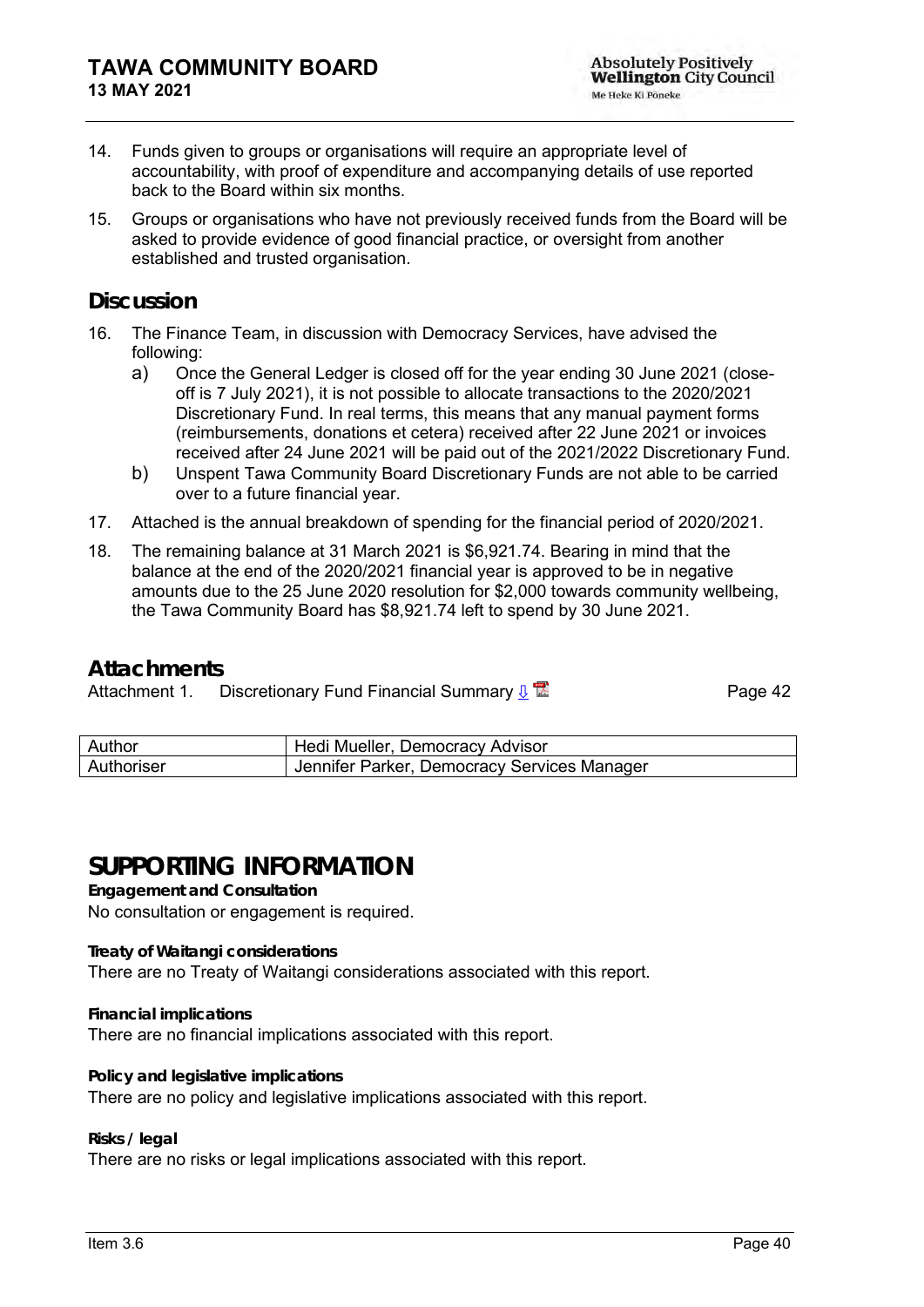## **TAWA COMMUNITY BOARD 13 MAY 2021**

**Climate Change impact and considerations** Not applicable

**Communications Plan** Not applicable

**Health and Safety Impact considered** Not applicable